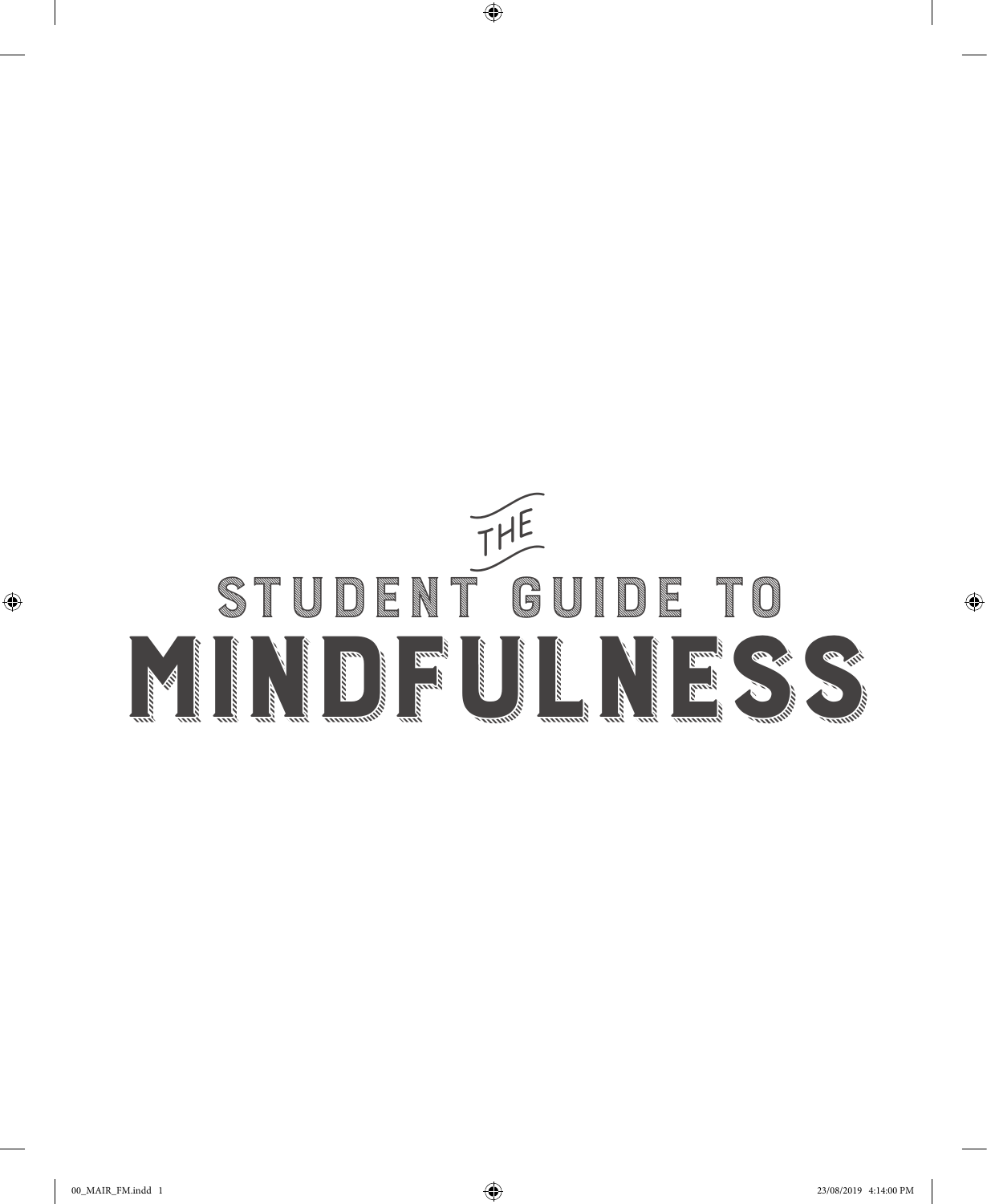Sara Miller McCune founded SAGE Publishing in 1965 to support the dissemination of usable knowledge and educate a global community. SAGE publishes more than 1000 journals and over 800 new books each year, spanning a wide range of subject areas. Our growing selection of library products includes archives, data, case studies and video. SAGE remains majority owned by our founder and after her lifetime will become owned by a charitable trust that secures the company's continued independence.

 $\bigoplus$ 

Los Angeles | London | New Delhi | Singapore | Washington DC | Melbourne

 $\bigoplus$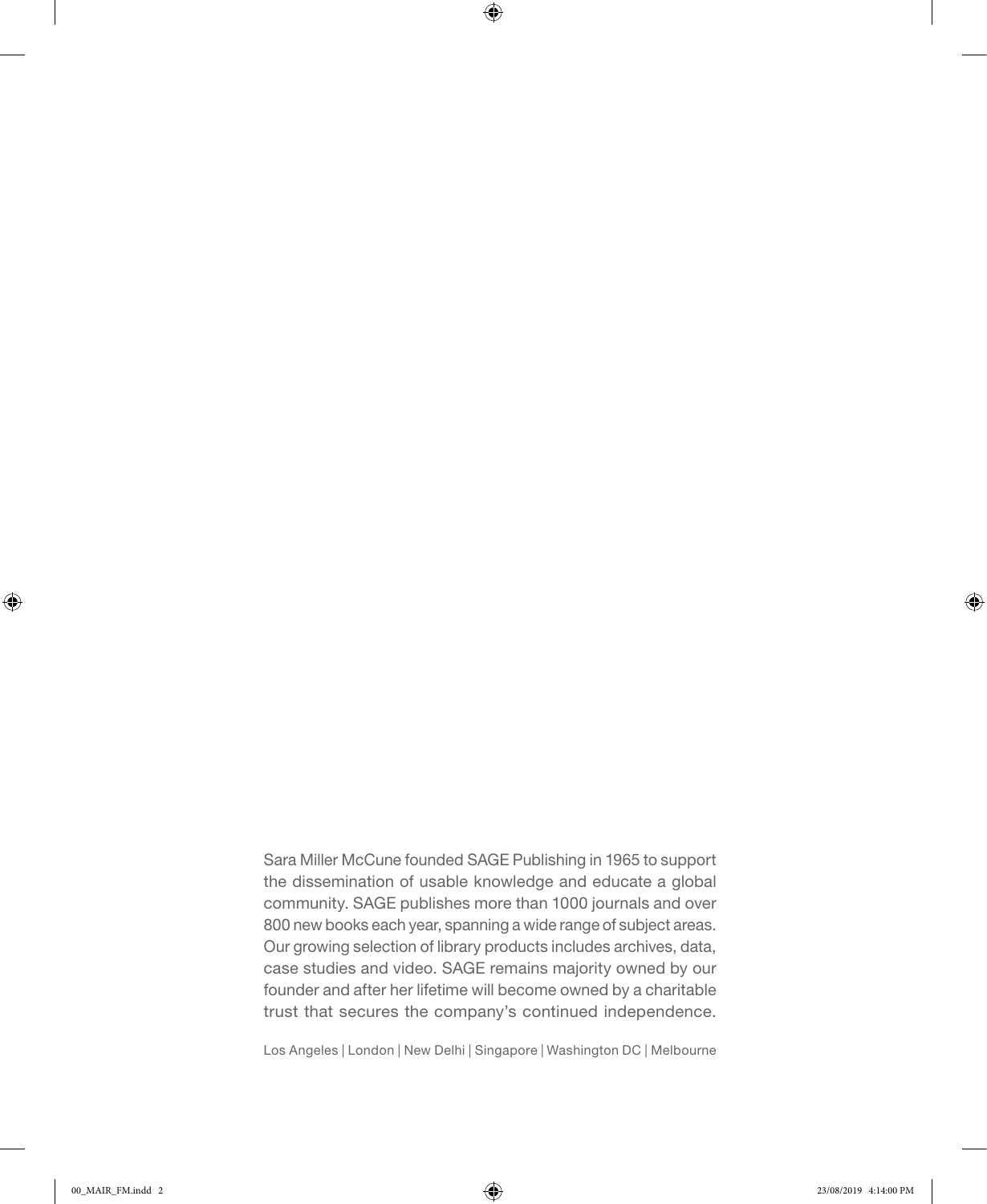

⊕

# DAVID MAIR



Los Angeles | London | New Delhi Singapore | Washington DC | Melbourne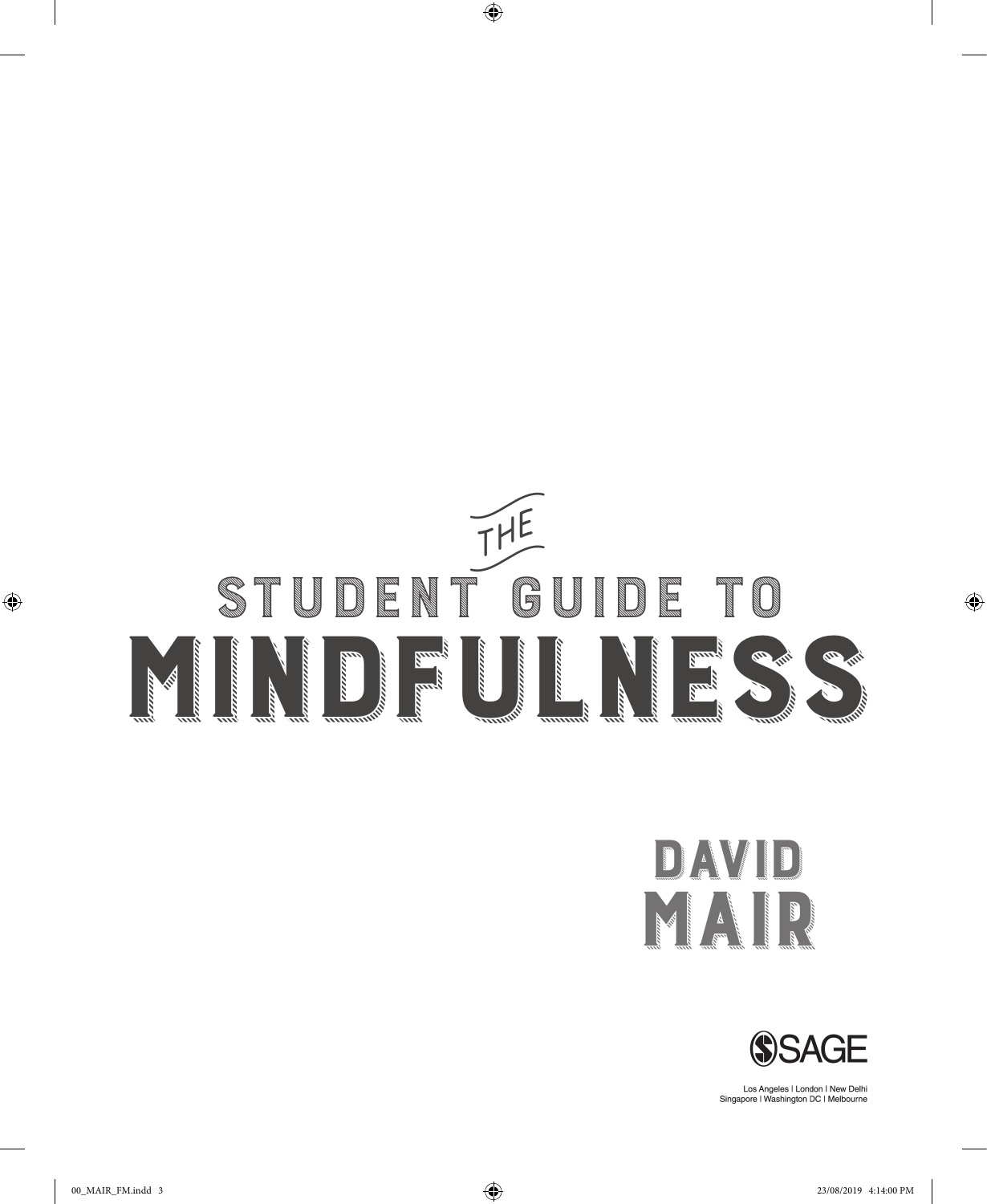

Los Angeles | London | New Delhi Singapore | Washington DC | Melbourne

SAGE Publications Ltd 1 Oliver's Yard 55 City Road London EC1Y 1SP

SAGE Publications Inc. 2455 Teller Road Thousand Oaks, California 91320

SAGE Publications India Pvt Ltd B 1/I 1 Mohan Cooperative Industrial Area Mathura Road New Delhi 110 044

SAGE Publications Asia-Pacific Pte Ltd 3 Church Street #10-04 Samsung Hub Singapore 049483

© David Mair 2019

♠

First published 2019

Apart from any fair dealing for the purposes of research or private study, or criticism or review, as permitted under the Copyright, Designs and Patents Act, 1988, this publication may be reproduced, stored or transmitted in any form, or by any means, only with the prior permission in writing of the publishers, or in the case of reprographic reproduction, in accordance with the terms of licences issued by the Copyright Licensing Agency. Enquiries concerning reproduction outside those terms should be sent to the publishers.

Editor: James Clark Assistant editor: Diana Alves Production editor: Martin Fox Copyeditor: Neil Dowden Proofreader: Diana Chambers Indexer: Gary Kirby Marketing manager: Catherine Slinn Design: Naomi Robinson Typeset by: C&M Digitals (P) Ltd, Chennai, India Printed in the UK

**Library of Congress Control Number: 2019932833**

**British Library Cataloguing in Publication data**

A catalogue record for this book is available from the British Library

ISBN 978-1-5264-6322-7 ISBN 978-1-5264-6323-4 (pbk)

At SAGE we take sustainability seriously. Most of our products are printed in the UK using responsibly sourced papers and boards. When we print overseas we ensure sustainable papers are used as measured by the PREPS grading system. We undertake an annual audit to monitor our sustainability.

♠

00\_MAIR\_FM.indd 4 23/08/2019 4:14:00 PM

♠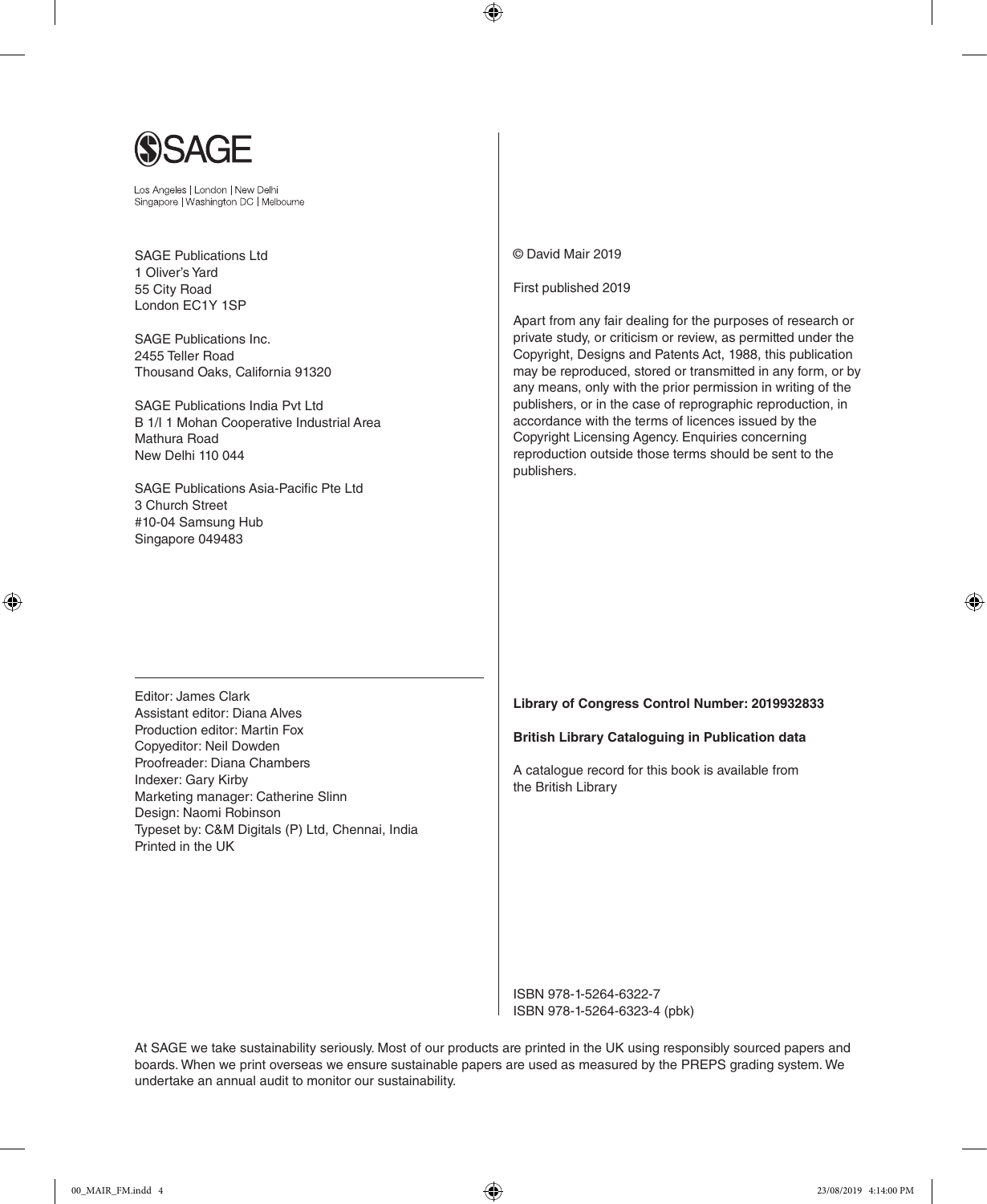In loving memory of my partner, David Rogers, who taught me to

⊕

Sust let it happen.

 $\bigoplus$ 

 $|\mathbf{\oplus}$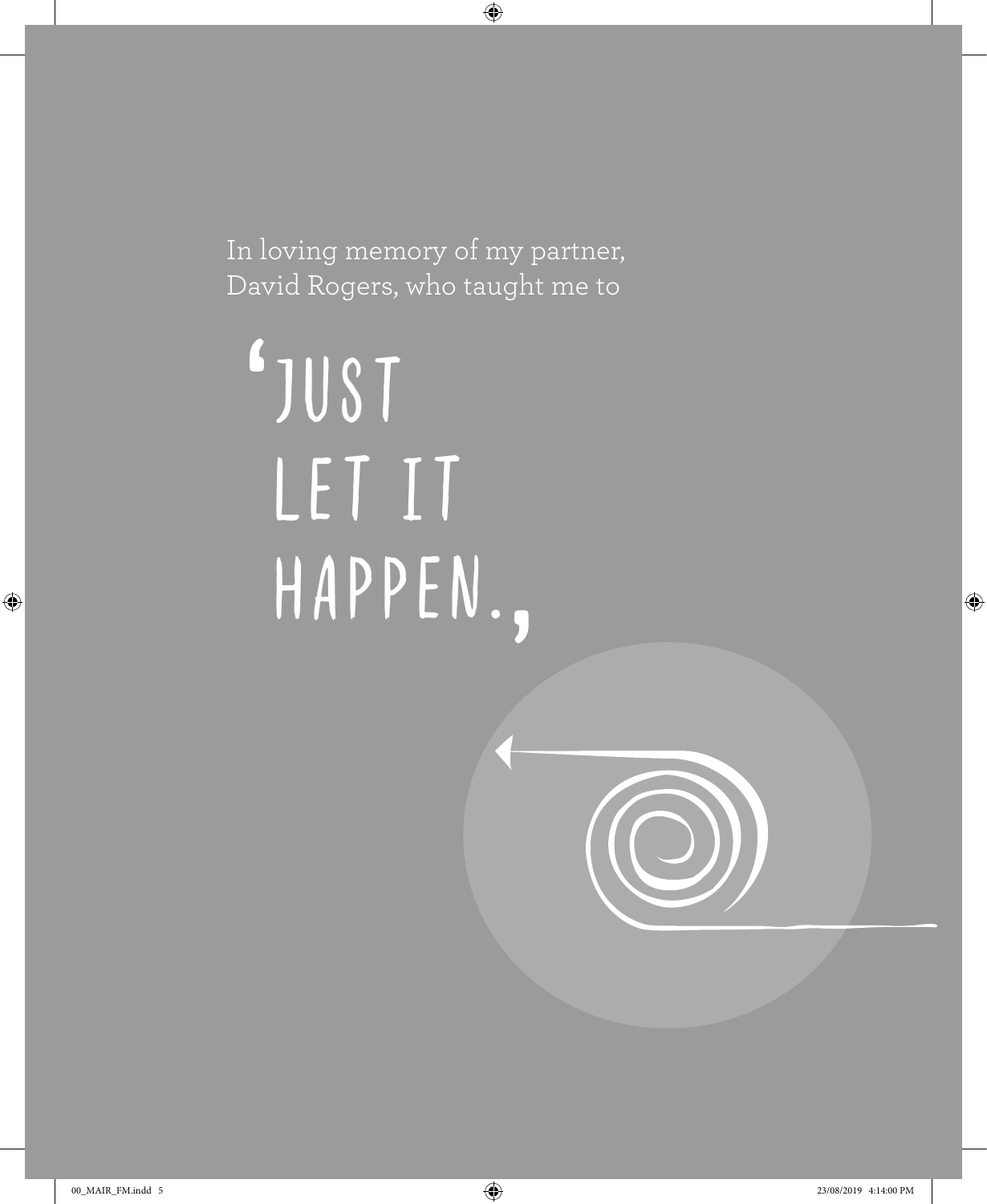

 $\overline{\phantom{a}}$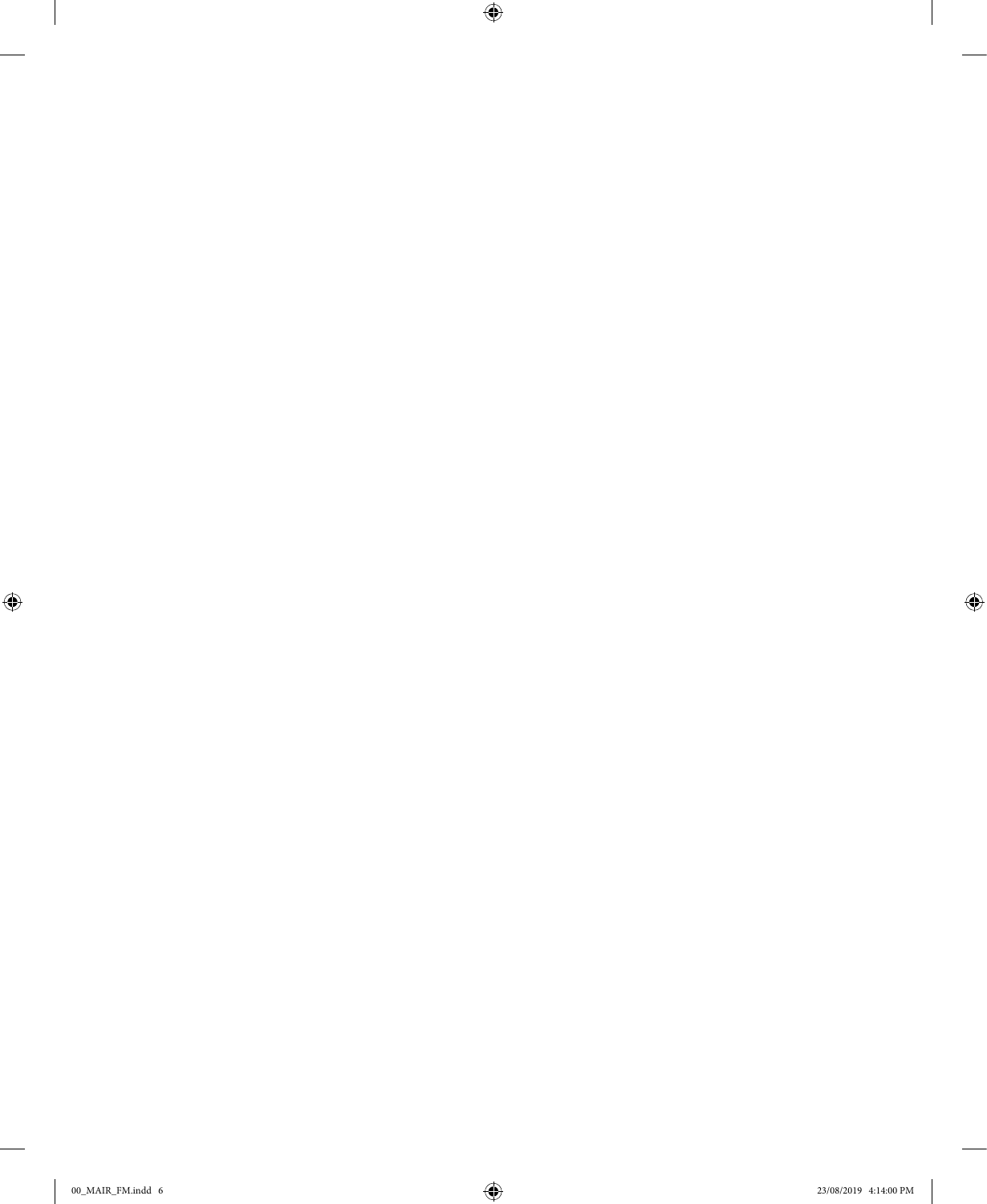# GONTENTS

 $\bigoplus$ 

| $\mathbf{1}$                              |
|-------------------------------------------|
|                                           |
| 3 Mindfulness: Formal and informal33      |
|                                           |
|                                           |
|                                           |
|                                           |
| 8                                         |
|                                           |
|                                           |
| Afterword: Taking mindfulness further 163 |
|                                           |

 $\bigoplus$ 

 $\bigoplus$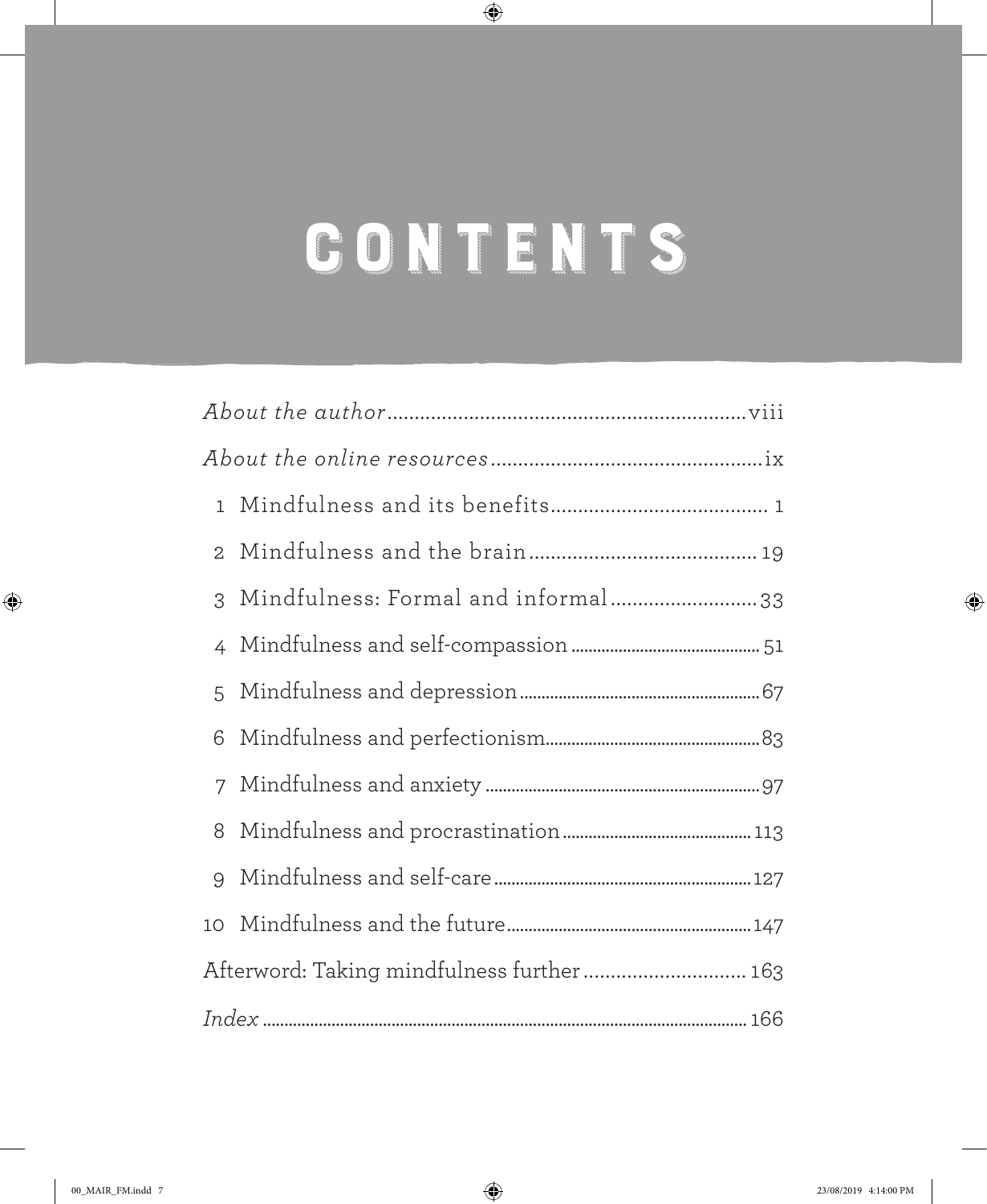

# About the author

DR DAVID MAIR is a BACP Senior Accredited Psychotherapist with over twenty years' experience of supporting students in university settings. He has led mindfulness groups for university staff and students, and believes – from his own experience as well as that of many others – that mindfulness offers a counter-cultural way out of suffering where awareness of self-imposed limitations, anxieties and fears has the potential to lead to greater freedom. Now semi-retired, he maintains a private therapy practice and continues to explore the impact of mindfulness on deep-seated emotions that arise from some of life's most stressful situations.

⊕



⊕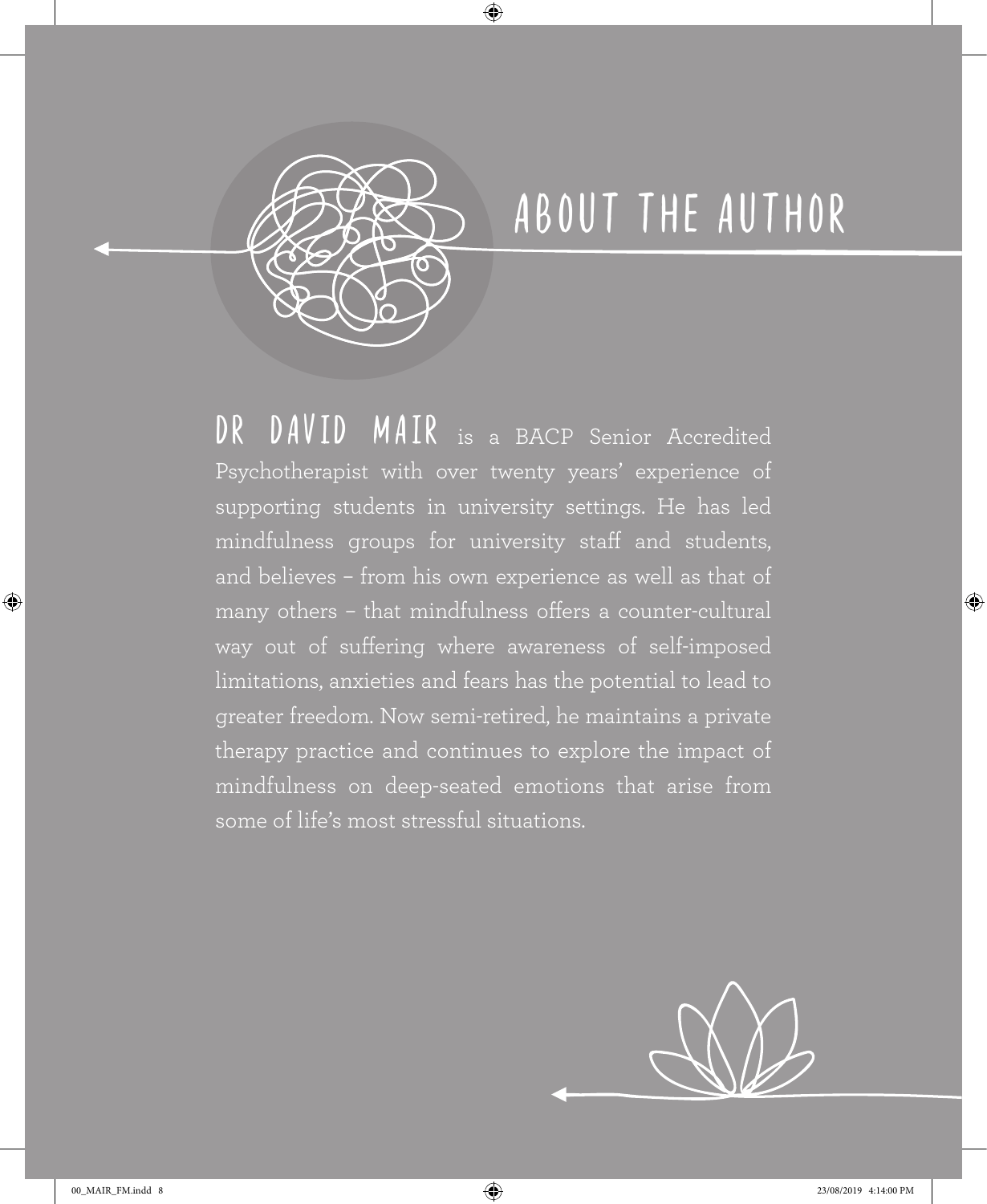# About the Online resources

THE STUDENT GUIDE TO MINDFULNESS is supported by a range of downloadable resources available at https://study.sagepub.com/mindfulness.

⊕

If you are a student:

• MINDFULNESS PODCASTS: Audio versions of key mindfulness exercises from the book, allowing you to take an active part in becoming mindful as you read.

If you work in student support services:

- Weekly mindfulness session outlines: These will help you to plan and run 4 x 90-minute mindfulness workshops for students, based around the structure of the book.
- SESSION POWERPOINTS: These editable presentation slides will support you when leading sessions on mindfulness.

♠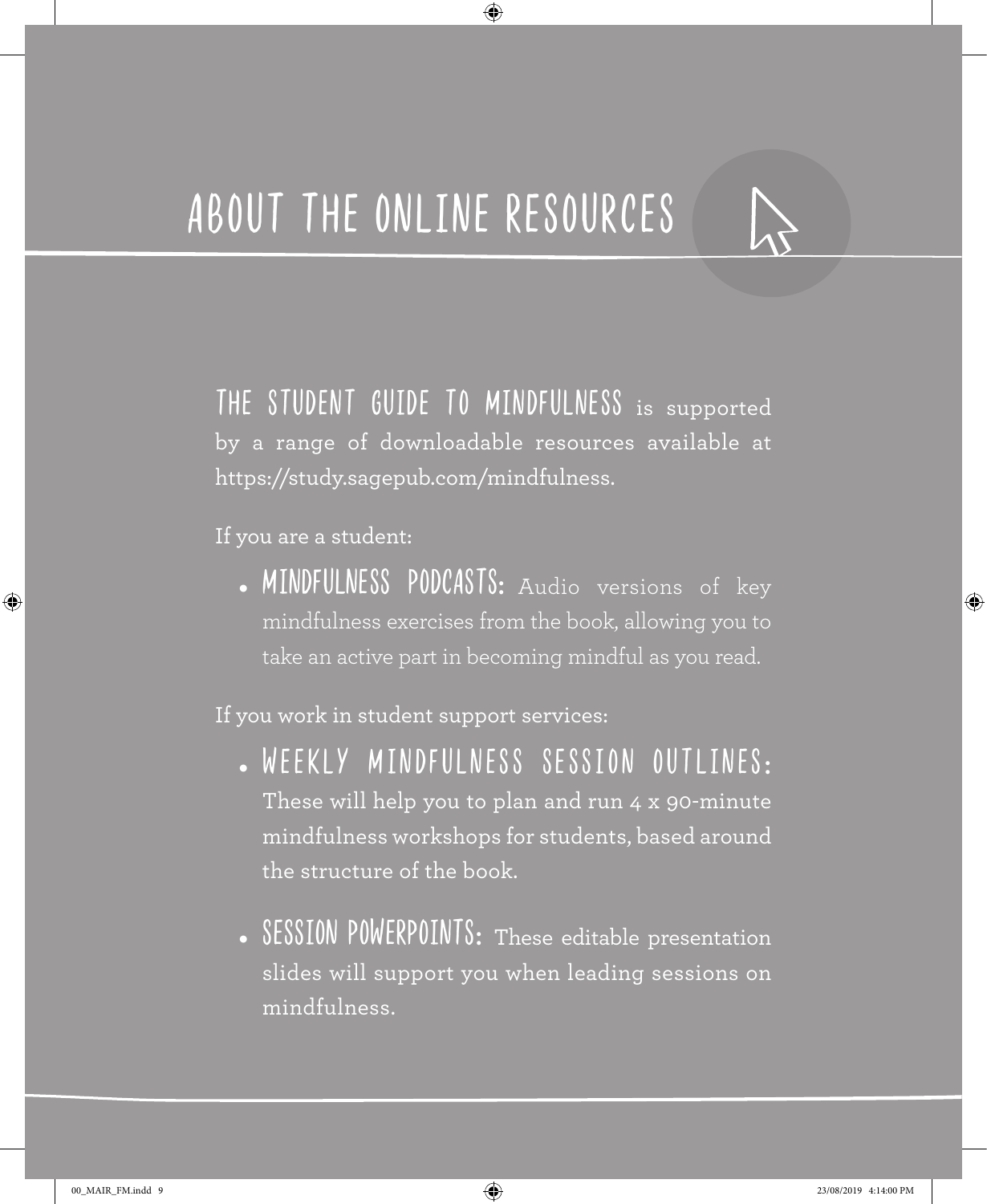# All of humanity's problems stem from man's inability to sit quietly IN A ROOM ALONE.

 $\bigoplus$ 

Blaise Pascal, *Pascal's Pensées* (1958)

 $\bigoplus$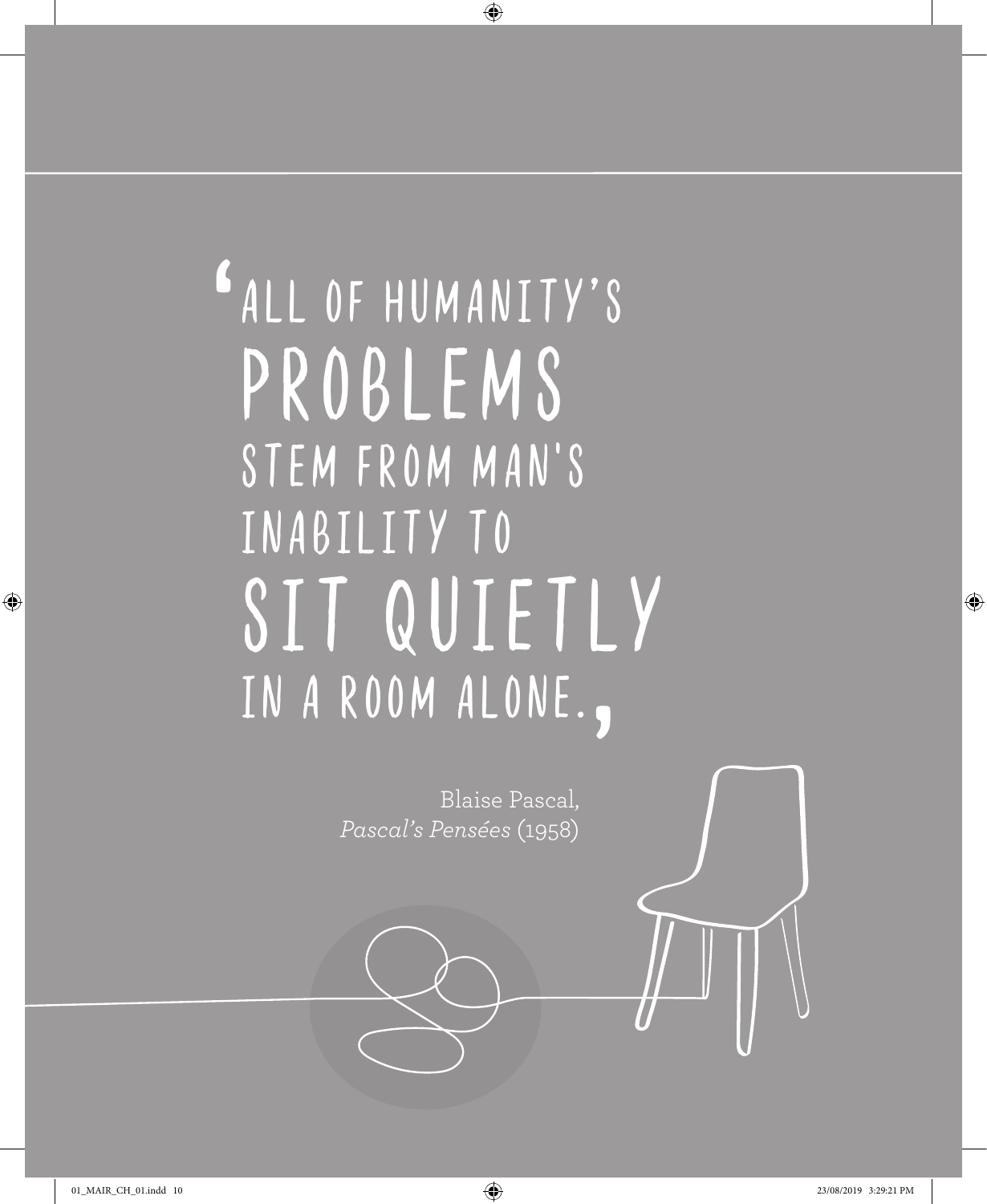# Mindfulness AND its benefits  $\frac{1}{2}$

⊕

## In this CHAP you will:

- gain an initial understanding of what mindfulness is – and isn't;
- see how mindfulness is a way of being, rather than simply a technique to apply to problems;
- appreciate how mindfulness can enhance your experience of life, not only as a student, but more generally too.

 $\bigoplus$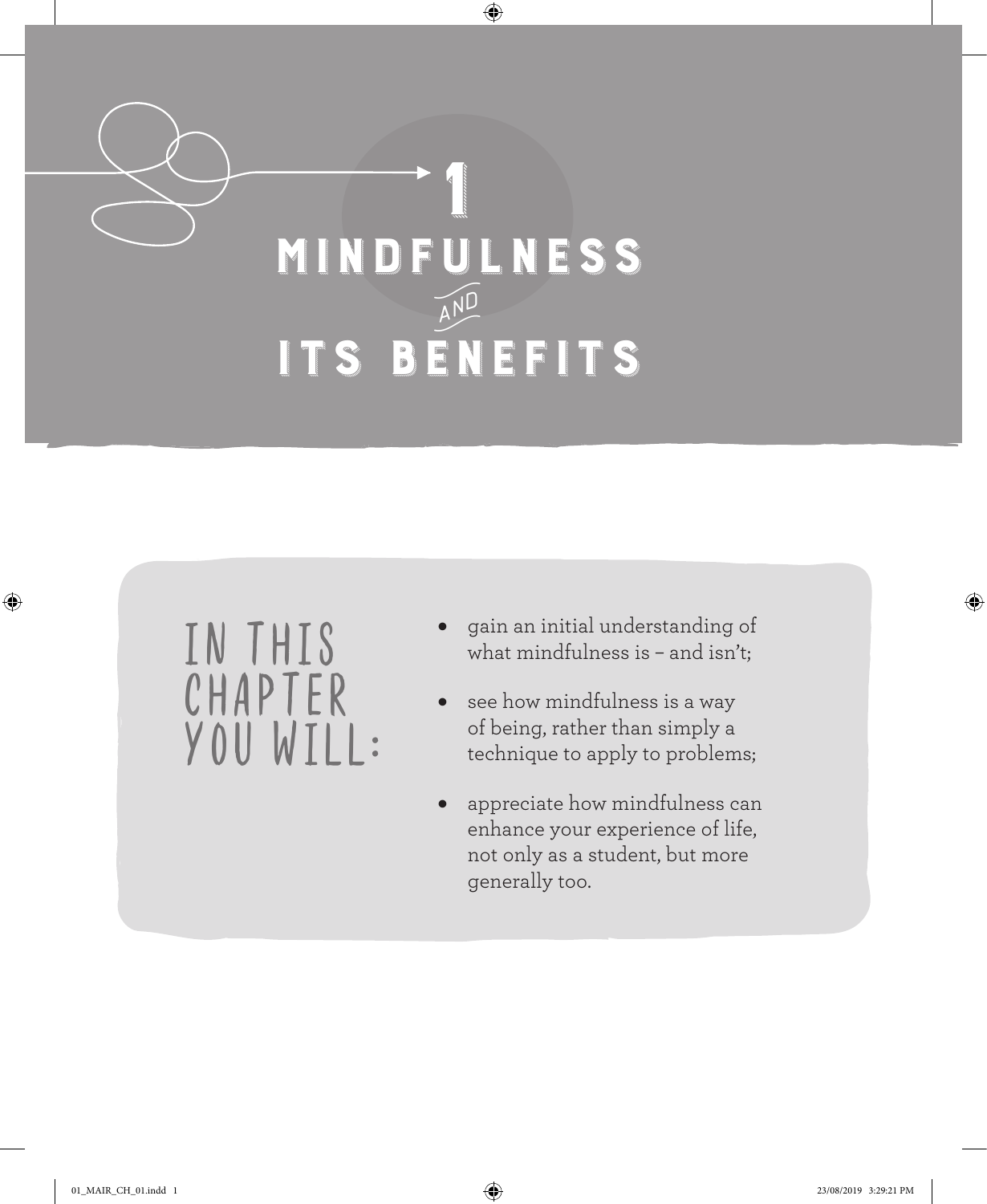**Sophie is a busy student, enjoying her first time of living away from home, meeting new people and getting to grips with a demanding course. She finds the days whizz past so quickly she barely has time to appreciate everything that she is experiencing. Sometimes, when she goes to bed at night, she thinks: 'What have I done today? It barely seems five minutes since I was getting up.' Sophie is allowing herself to experience student life to the full: she loves socialising and she works hard too. However, she sometimes has a sense of being carried along by a fast-moving river, that she is not really in control of what is happening to her. From time to time, she wonders whether some of the people she is meeting are really her types, and whether she should be more able to say 'No' to some of the invitations she gets. Sometimes she also feels exhausted. She wishes that she could step out of the river onto solid ground, just to take stock – to appraise everything that is happening, and to have a stronger sense of feeling grounded, more present in her life – more of a driver of the bus rather than a passenger. A friend has started going to a mindfulness group and wants Sophie to join her, but Sophie has no idea what mindfulness is, why she should go and what might happen if she does. Her friend seems to think it's really helpful, but Sophie is reluctant to take on yet another commitment. She would like answers to her questions.**

⊕

## WHAT IS MINDFULNESS AND HOW CAN IT HELP me as a student?

These are good questions for a busy student to ask. More than likely, like Sophie, you've come across mindfulness in different contexts: it's a new buzzword and there are more and more books on the subject, from mindful colouring books, to mindful bee-keeping, mindful baking and mindful running. But with everything else you have to do as a student, is it really worth making the effort to find out about and practise mindfulness? And if it is, how can you do that?

2 The Student Guide to Mindfulness

♠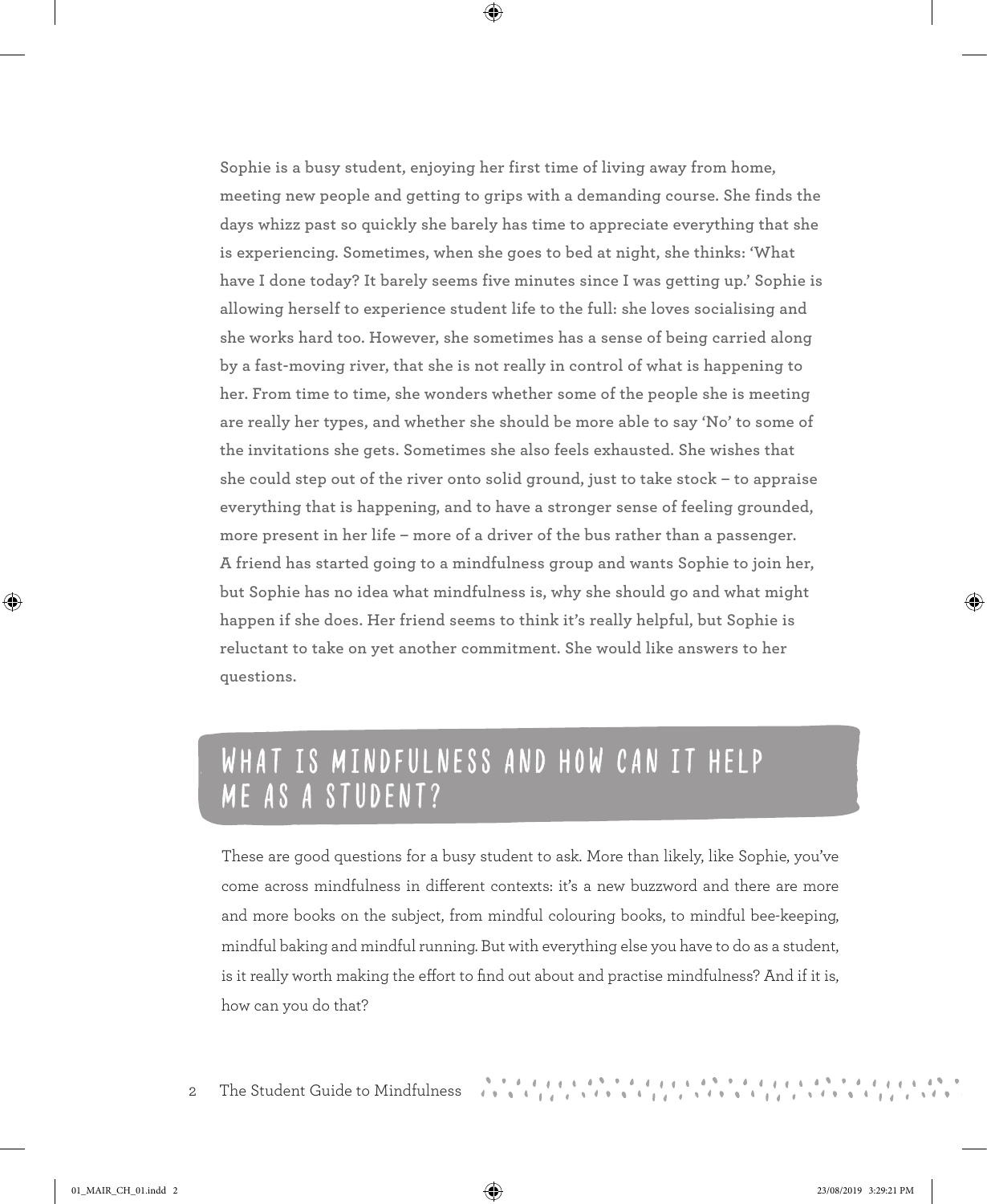Mindfulness has emerged in the West over the last thirty years or so, principally from Eastern philosophy and in particular Buddhism. It is just one aspect of the Buddhist eight-fold path to enlightenment (or nirvana). Because it was not, in its original context, intended to be practised as a stand-alone concept, we have to be careful in the West that we don't ignore other equally important aspects of that eight-fold path such as 'right living' or 'right speech'. Mindfulness was never, and should never be, seen as an end in itself, a kind of spiritual navel-gazing: unless it is part of a deeper philosophy of living, it's unlikely that it will be something you find particularly helpful or life-enhancing.

⊕

But what is mindfulness? The most common definitions describe it as a way of paying attention, in this moment, to whatever thoughts, feelings or bodily sensations we are experiencing, without judging or trying to stop them. For a while, we step outside our automatic ways of reacting to life and become observers or witnesses of our internal and external world: this helps us develop more helpful ways of responding to ourselves, our problems and neuroses and, just as important, more helpful ways of responding to others, their problems and their neuroses. Key to this more helpful way of responding is the development of self-compassion (and other-compassion).

Mindfulness is similar to, but not the same as, concentration. Imagine that you are walking through a beautiful wood, following an easy path, not thinking about anything in particular, just relaxed and enjoying the day. Then the path takes you to a deep, fastflowing river. There is no bridge and the only way across the water is over some rather small stepping stones. You can see that the stones are spaced just a little too widely for you, and you also notice that the river is very deep in the middle. As you take your first hesitant step across the river, your mind is intensely focused on what you are doing: you are assessing every movement you make, testing each stone before committing yourself to it, trying to keep your balance. Everything else around you disappears from your mind as you try to make sure you don't fall into the river. This is not mindfulness. This is concentration.

Mindfulness and its Benefits 3

♠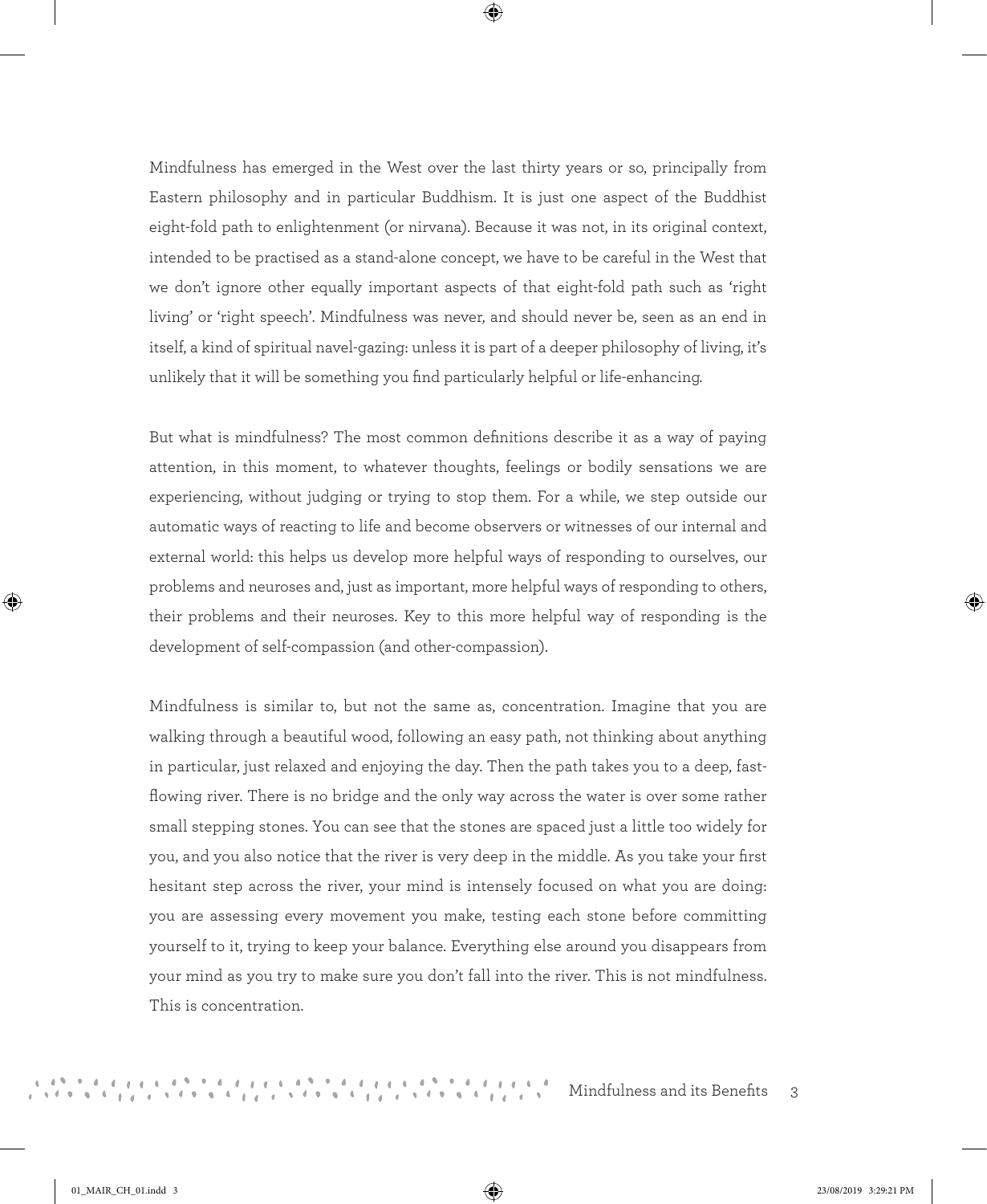Now imagine that in the middle of the river there is a large, flat stone where you can stop, relax and take stock of how you are doing. As you step onto this rock, you relax a bit and tune in to the sound of the river; you notice the sparkling water rushing past you; you sense the warmth of the sun on your body; you hear some birds singing on the riverbank; you notice your heart beating quite fast and sense your breath moving in and out of your body more quickly than usual. You look around; you *notice* that you are looking around, and you are *aware* of standing on a rock in the middle of a river. And you realise that although crossing this river is quite difficult and that you are a bit worried about actually making it to the other side without getting wet, you accept that this is how things are and wishing for them to be different is not helpful. *This* is mindfulness: awareness of yourself; of thoughts, sounds and sights and bodily sensations; and acceptance of things just as they are right now – even if they are not entirely as you wish they might be.

⊕

The four key concepts of mindfulness that we'll be exploring and practising in this book are:

- awareness and acceptance of thoughts, feelings and bodily sensations;
- realisation that we are not *just* our thoughts, feelings and bodily sensations, but that we are also the awareness that contains those thoughts, feelings and sensations;
- development of compassion towards our human vulnerability and frailty (and that of other people);
- familiarisation with the way our minds work, the stories they can create about life, ways they can lead us into unhelpful patterns of living and how we can begin to free ourselves from those stories and patterns.

## IF I PRACTISE MINDFULNESS, WILL I BE A MORE successful student?

Unfortunately, in its translation into Western culture, mindfulness has too often been presented as another tool for self-improvement, greater success and enhanced

 $1 - 1 - 5 - 5 - 4 - 1 - 1$ 

The Student Guide to Mindfulness **All All Ad** 

♠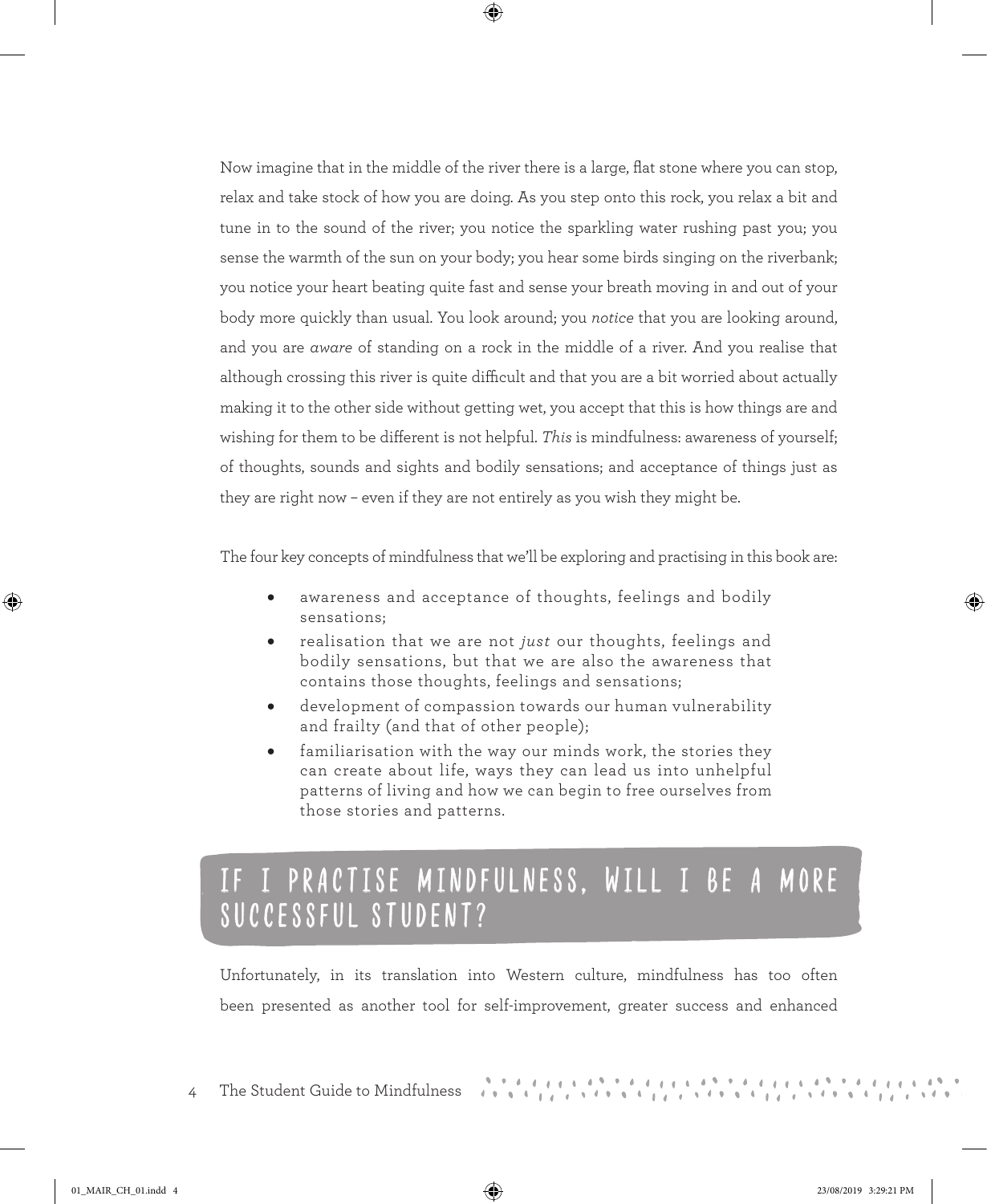productivity. It seems that in the West, the only way we know how to justify an activity is by measuring *improvement*: greater fitness, more calm, more influence, higher profits, more, more and more. Think about your own life for a moment. Since the day you were born, it's likely that you've been measured against innumerable standards to determine whether you are 'normal', whether you are succeeding in life, and how you are doing when measured against your peer group. Height, weight, IQ, exams, interview results – and more. With social media playing such a huge part in many people's lives, our field of comparison has broadened enormously. In previous years, people only had the others who lived on their street or in their village to compare themselves with; now, we have endless airbrushed, Photoshopped images, alongside unrealistic, unattainable images of wealth and success via Facebook, Twitter, Instagram, and so on. No wonder so many of us suffer from what one author calls 'the trance of unworthiness' (Brach, 2013). We berate ourselves continually because we don't look as good as we think we should, we're not as confident as we think we should be and we aren't as successful as we want to be. We have turned into a neurotic, anxiety-driven generation, never satisfied and often looking in the wrong places to feel better about ourselves – such as plastic surgery or expensive consumer goods.

⊕

Not surprisingly, then, many people who come to mindfulness hope that it will be a magic bullet to finally help them to feel *permanently* calm, to develop a Zen-like peace that is never disturbed whatever outer circumstances they are facing, or to be able, once and for all, to switch off their anxiety-provoking, depression-inducing thoughts. It's fine to have those hopes. However, being completely honest, mindfulness is *not* a magic bullet that will, if practised hard enough, deliver an eternal inner peace while at the same time enabling you to absorb academic material faster and more easily. Sorry, that's the bad news.

Mindfulness, as I see it and as I have practised it, is best approached with as few expectations as possible, at least in terms of the kind of outcomes you hope it will deliver. Paradoxically, the harder we try to 'get it right', the less we are likely to feel it is worthwhile or to experience any benefits. In that sense, we might be better to approach mindfulness

Mindfulness and its Benefits 5

♠

♠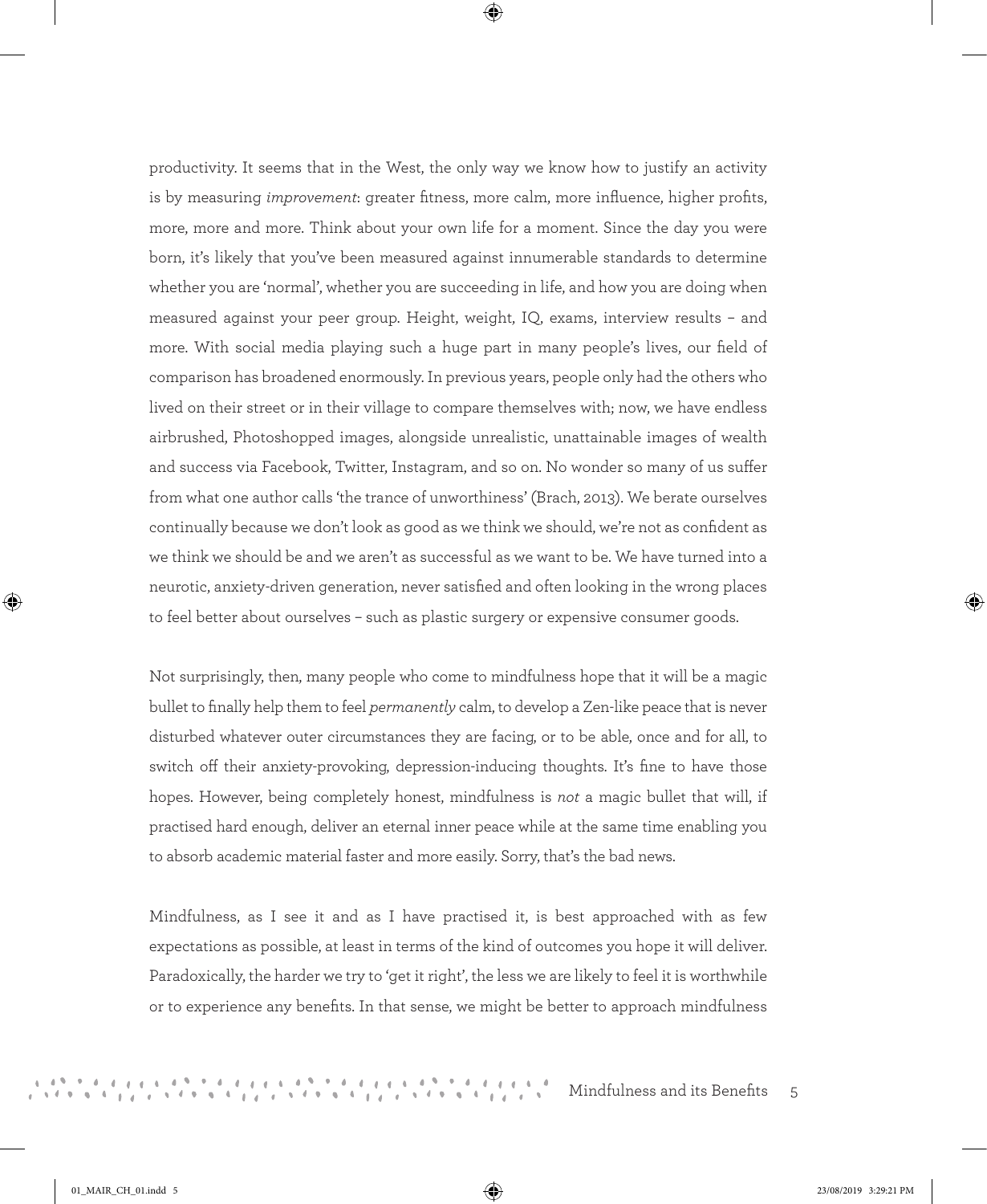⊕

rather as we approach going to sleep: when we go to bed at night, most of us don't lie there thinking, 'I hope this sleep makes me a better person', or 'If I just sleep in the right position, maybe I'll be a calmer person'. You've probably had the experience of lying awake at night, desperately trying to make yourself fall asleep, but realising that the harder you try, the more awake you feel. Trying too hard with mindfulness suggests an anxiety to 'get it right', or to achieve a certain state of being – which is likely to backfire. But unlike going to bed in order to sleep, mindfulness can be thought of as 'falling awake' – coming back to our senses and reconnecting with the present moment, stepping out of our thinking, emotional, instinctive minds.

Another way of thinking about mindfulness would be to think of it like going for a walk just for the pleasure of it, rather than trying to get somewhere specific. There's a big difference in walking for pleasure and walking with the specific aim of getting fitter, reaching a particular destination or covering a fixed distance in a certain amount time. For me, the first kind of walk is the most enjoyable. Every day I set off for a pleasurable walk with my dog, Harry. I have a general sense of the route we're going to cover and how long I expect to be out for, but I allow myself just to enjoy whatever arises as we walk: sounds, sights, smells, meeting other people (and dogs), and occasional unexpected treasures such as seeing a kingfisher flash past on the river. Harry and I become absorbed in the moment – he in his doggy way and I in my human way. We are not trying to get anywhere in particular or feel a particular way; we walk in the rain and the sun, and some walks are more enjoyable than others. Harry runs around, sniffing, exploring, fully 'in the moment', not worrying about what time we're going to get home or whether I'll feed him tonight. Sometimes, I see people running past us, gasping, red in the face, clutching water bottles, timing themselves, seeing how many steps they can cram into thirty minutes. How different is their experience of the same route. There are also some times when I come back from our walk and realise that I've experienced very little of what was going on in the world around us, because I was completely lost in my thoughts: worrying, regretting, fretting, planning, dreaming, scheming.

⊕

<sup>6</sup> The Student Guide to Mindfulness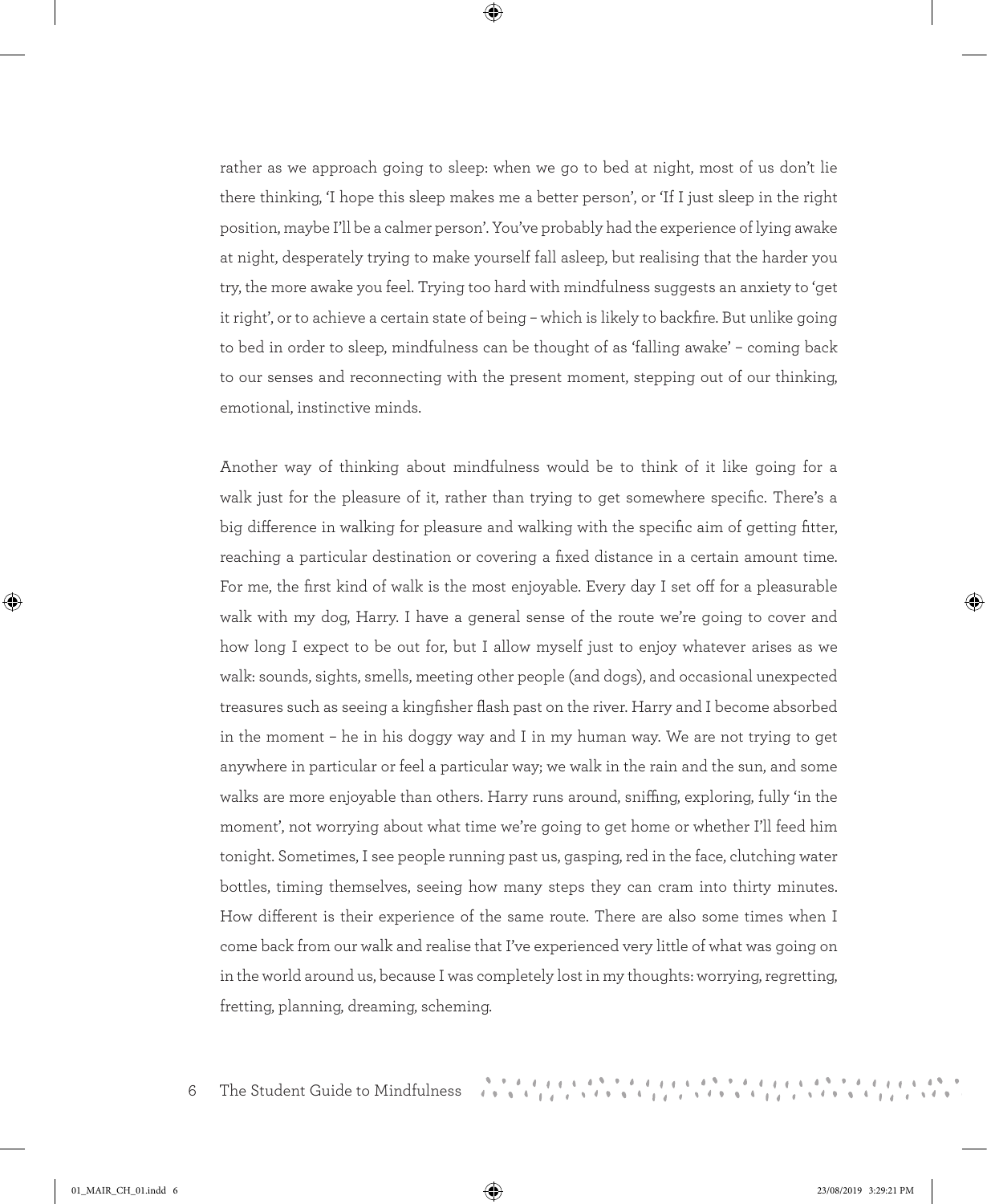So mindfulness is *not*, primarily, about achieving any particular state of mind, or stopping thoughts, or clearing your mind. It's *not* about emptying your mind so that you can sit like a statue, empty of feelings and desires. Instead, it is about deliberately and consciously stepping off the hamster wheel of incessant achievement, and it's about stopping trying to always get somewhere, or make things better. It's about tuning in to what is going on right here, right now, both within ourselves and around us. We deliberately 'wake up' from autopilot and tune in for a period of time to the world around and within us: we stop 'doing' and allow ourselves to just 'be'.

⊕

## Mindful exercise



Just for a few moments, see what happens when you deliberately and consciously direct your attention away from the outside world and turn inwards to sensations in your body. Tune in to the feeling of your breath: you are breathing all the time, but are rarely aware of this. It is an automatic process that normally passes you by. For five minutes, see if you can keep your attention focused on your breath. Just five minutes. Gently allow your focus to come away from any worries you may have, any anxiety or concerns – for a few moments, come into your body and out of your thinking mind. Feel your chest and stomach rising and falling, expanding and contracting; notice any gaps between an in-breath and an out-breath. Just notice; don't try to control or change. Each breath is unique, a never-to-be-repeated moment of your life with a different texture, speed and intensity. Your task is simply to become aware of this ever-changing life-giving aspect of your life.

How easy was this for you? It sounds very simple to focus your attention on your breath. However, I'm guessing that, as with most people, you found that your attention started to wander away from your breath fairly quickly



Mindfulness and its Benefits 7

♠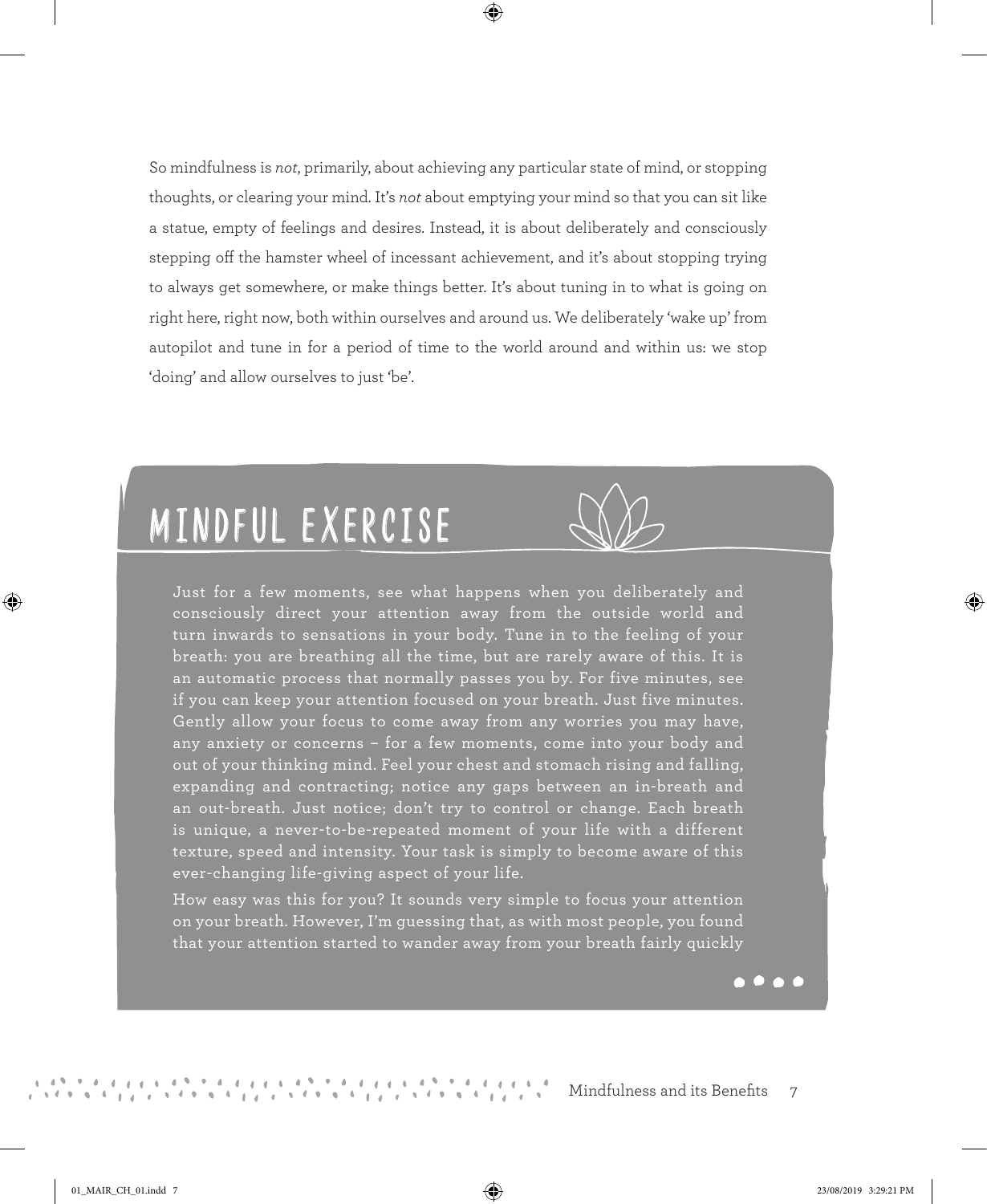#### $\bullet\bullet\bullet\bullet$

and that you began to get caught up in thinking about what you were doing: 'How long have I got to go?' 'What's the point of this?' 'I know he said five minutes, but I think a minute is enough.' 'Am I doing this right?' And so on.

⊕

For the moment, simply register your experience of trying this simple exercise. Whether you found it enjoyable, boring, easy or difficult, just notice what your own experience was.

Listen to the audio clip at **https://study.sagepub.com/m indfulness**

## IT'S THE POINT OF MINDFULNESS IF IT'S about being a calmer, more successful person?

This is another good question. Again, we have to realise that this question also arises from our achievement-obsessed culture. We find it baffling that we might engage in something simply *because* it is not achievement-orientated, that setting aside some regular time to just *be*, rather than always *doing*, might, in and of itself, be profitable. Repeatedly, I've seen students give up on mindfulness because they feel it's not getting them anywhere fast, that it's not dealing with their anxiety or depression, or turning them into super-efficient workers who will get top marks for every assignment.

One helpful metaphor from mindfulness teacher Suryacitta, which I find extremely helpful, is to think of mindfulness as 'a container for our emotions and thoughts' (Suryacitta, 2014).

8 The Student Guide to Mindfulness

♠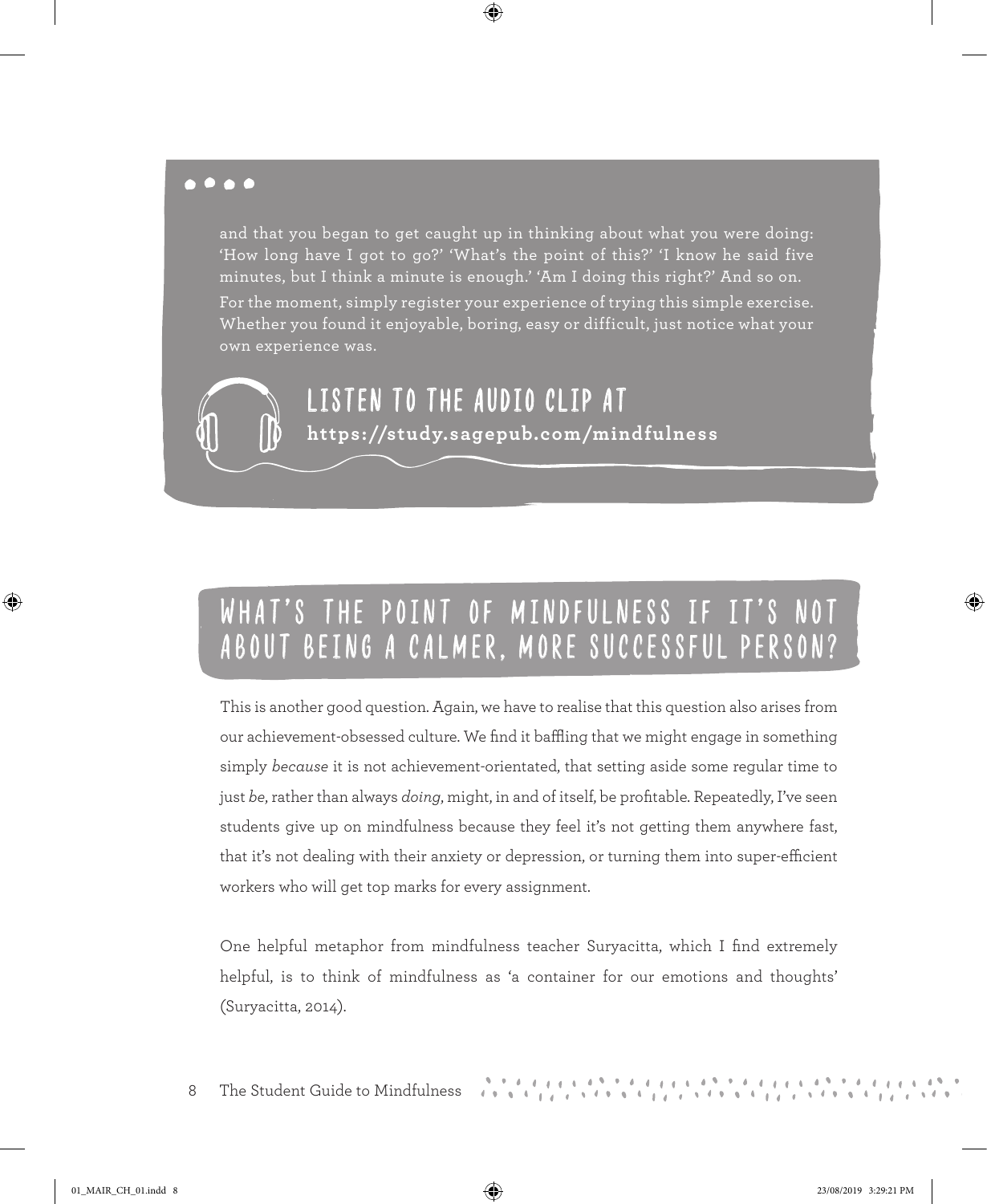Imagine a glass full of water, full to the brim. The glass, the container, represents the current extent of your awareness. The water inside the container represents your emotions, your thoughts, your bodily sensations, your behaviours. Because the glass and the water are so closely matched, it doesn't take much – a slight hurt, an irritation – to jolt the glass and for the water (your feelings) to spill over. Every day we are jolted by things going on in the world around us (you only have to switch on the news to receive several major jolts), and by things going on inside ourselves (memories of past hurts, current conflicts and worries). By the end of each day, we probably end up upset, anxious, depressed – or, to go back to the glass of water metaphor, wet.

⊕

When we first approach mindfulness, what we hope for is that the water – our emotions will change and that we will stop getting so upset by the things that happen around us, that we will stop feeling anxious or depressed. So many people say, when asked why they are interested in mindfulness, 'I want to be calm in all situations', or 'I want to stop feeling anxious all the time', or 'I want to stop being so upset by what other people say to me'. They hope for an almost zombie-like existence where they are never troubled by basic human feelings. That would be a tragedy, because if that were possible, they would, in fact, be less than human. Mindfulness should not be seen as an escape route from life, or a way of somehow switching off normal, basic human emotions – even those we find uncomfortable such as fear or anger; it is, in fact, the opposite. Mindfulness helps us to turn towards whatever is happening in our lives, to sit with it, even if sometimes that is quite painful or difficult. We learn to accept or befriend our emotions, thoughts and bodily sensations, and to stop judging them, which only makes things worse. We embrace our lives as they are with selfcompassion and acceptance.

Now, while mindfulness is not a quick fix for powerful or troubling emotions, it will, over time – and we're talking months, not weeks – begin to change how we *relate* to our powerful feelings. In this sense, going back to our metaphor of the glass of

Mindfulness and its Benefits 9

♠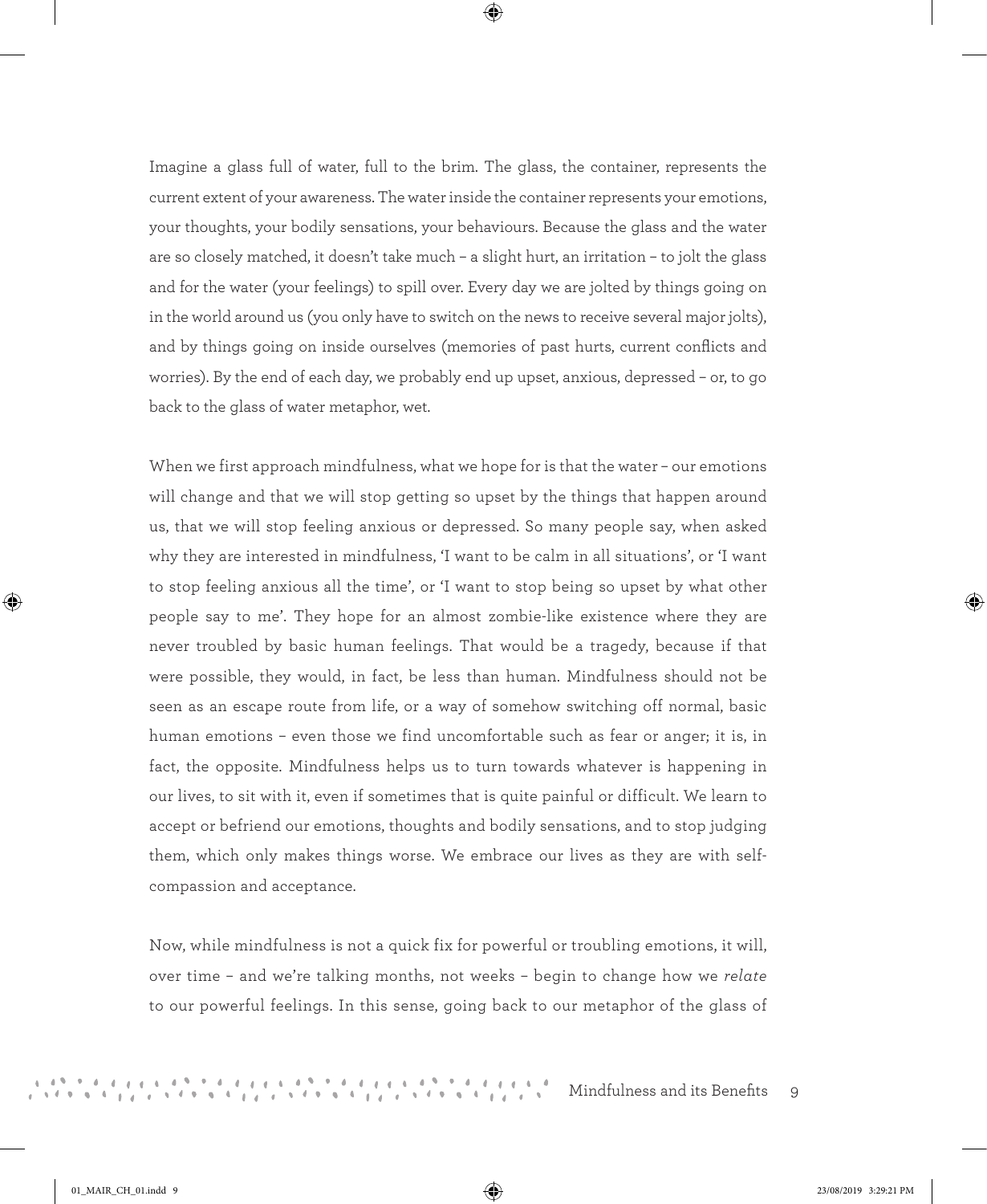water, what we are changing is the glass, not the water. Mindfulness enables us to create a bigger container for our difficult emotions so that, even though we may still get upset, anxious or depressed, we are somehow able to accept and allow those emotions to exist with greater equanimity and compassion for ourselves and other people.

 $\bigoplus$ 

After a long time of practising mindfulness, it is likely that our emotions will change too; we may find that we don't react so strongly to difficult situations and that we have more compassion for ourselves and others. However, initially, this should not be our primary aim for practising. Instead, we should try, as far as possible, to regard mindfulness as a wonderful opportunity to step out of our automatic-thinking minds and reconnect with the immediacy of the world around us, to wake up from the 'trance of unworthiness', and simply savour some moments of awareness and connection with life. It is, ultimately, about taking better care of ourselves, other people and the world around us.

## ANYONE PRACTISE MINDFULNESS? I'VE ORE AND I GAVE UP BECAUSE I COULDN'T CLE. M T N D

Basically, yes, anyone can practise mindfulness because it is a fundamental human ability – indeed, perhaps one of the hallmarks of what it means to be human. As far as we know, no other animal species is able to be *aware* of the fact that it is thinking, or experiencing an emotion: *to be aware of being aware*. Chimpanzees clearly have sophisticated thinking processes and they undoubtedly experience emotions, but do they have *awareness* of the fact that they are thinking and feeling? Can a chimp reflect on its thoughts and feelings?

10 The Student Guide to Mindfulness

♠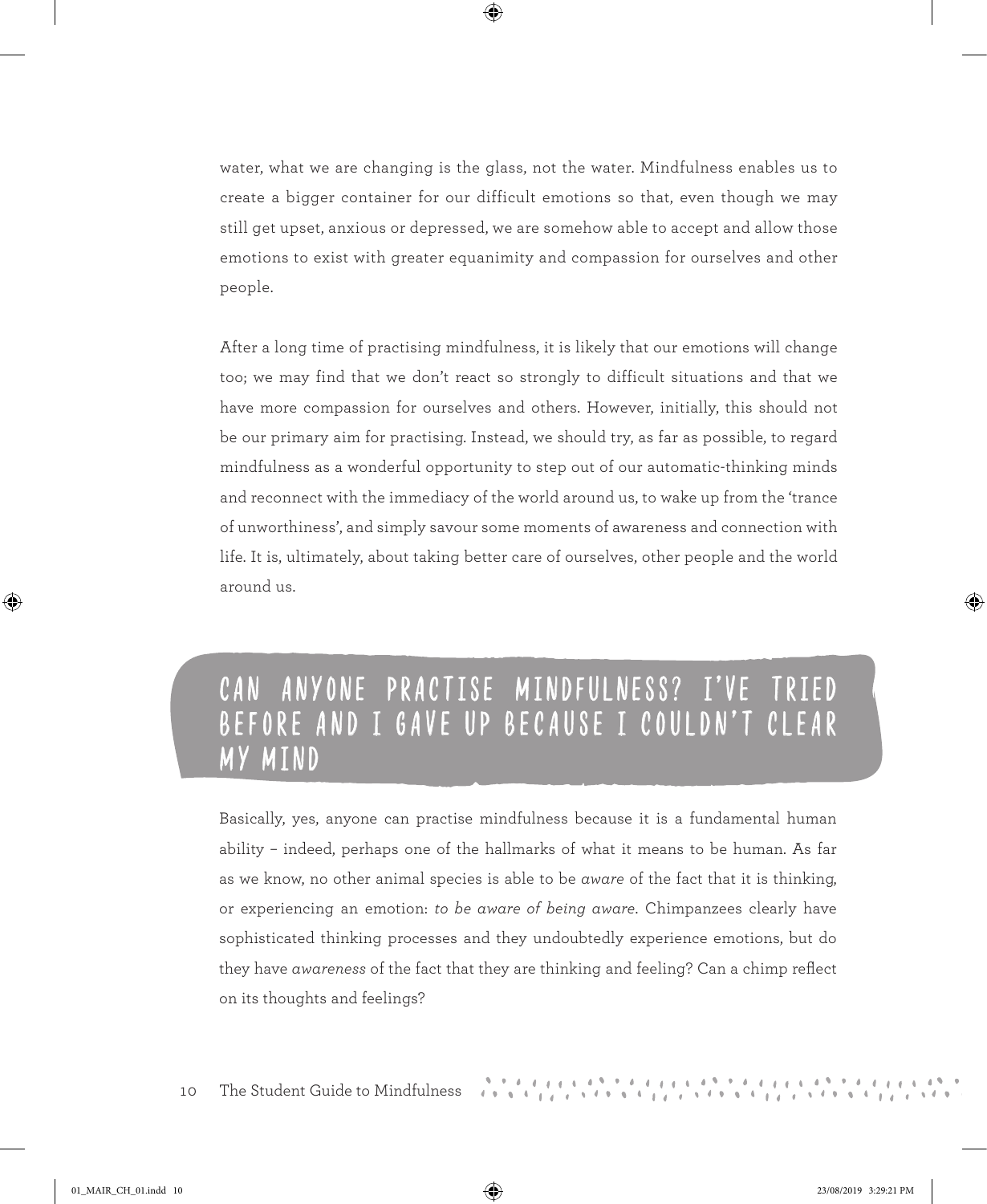#### **Chimp** Hungry! Food! Eat!

**Human** I'm quite hungry. I think I'll go and make a snack. [But also:] I'm aware that I'm feeling quite hungry and that I'd like a snack. But I'm also trying to lose weight, so I'll resist for a while and wait until supper time.

⊕

Humans are able to be *aware that we are conscious*, and to be aware of, to observe, the content of our thinking minds. This is, as far as we know, a unique ability and central to the practice of mindfulness. If you have tried mindfulness previously but given up because you felt that you were not 'cut out for it', that your mind simply wanders too much, then you may have misunderstood the purpose and the process of mindfulness. I hope that by the time you have worked through several of the exercises in this book, you will be clearer about the truth that a wandering mind is not a sign that you cannot practise mindfulness; your awareness of the fact that your mind is wandering merely confirms that you are practising mindfulness already.

## IS THERE ANYONE WHO REALLY CAN'T BENEFIT from mindfulness?

This is an important question: whether everyone can practise and *benefit* from mindfulness. Are there any kinds of issues that mean that people would best avoid it? Again, in the rush to promote mindfulness in our culture, there are too few considerations given to the fact that it is not a panacea for all ills and may actually be unhelpful for some people. Because formal mindfulness practices require us to sit still and tune in to whatever is going on inside us, and to witness thoughts, feelings and bodily sensations, there are indeed some people who may be advised not to try this – at least not without ongoing professional support. If any of the following issues apply to you, you would be better not to engage in formal mindfulness practices without

Mindfulness and its Benefits 11

♠

♠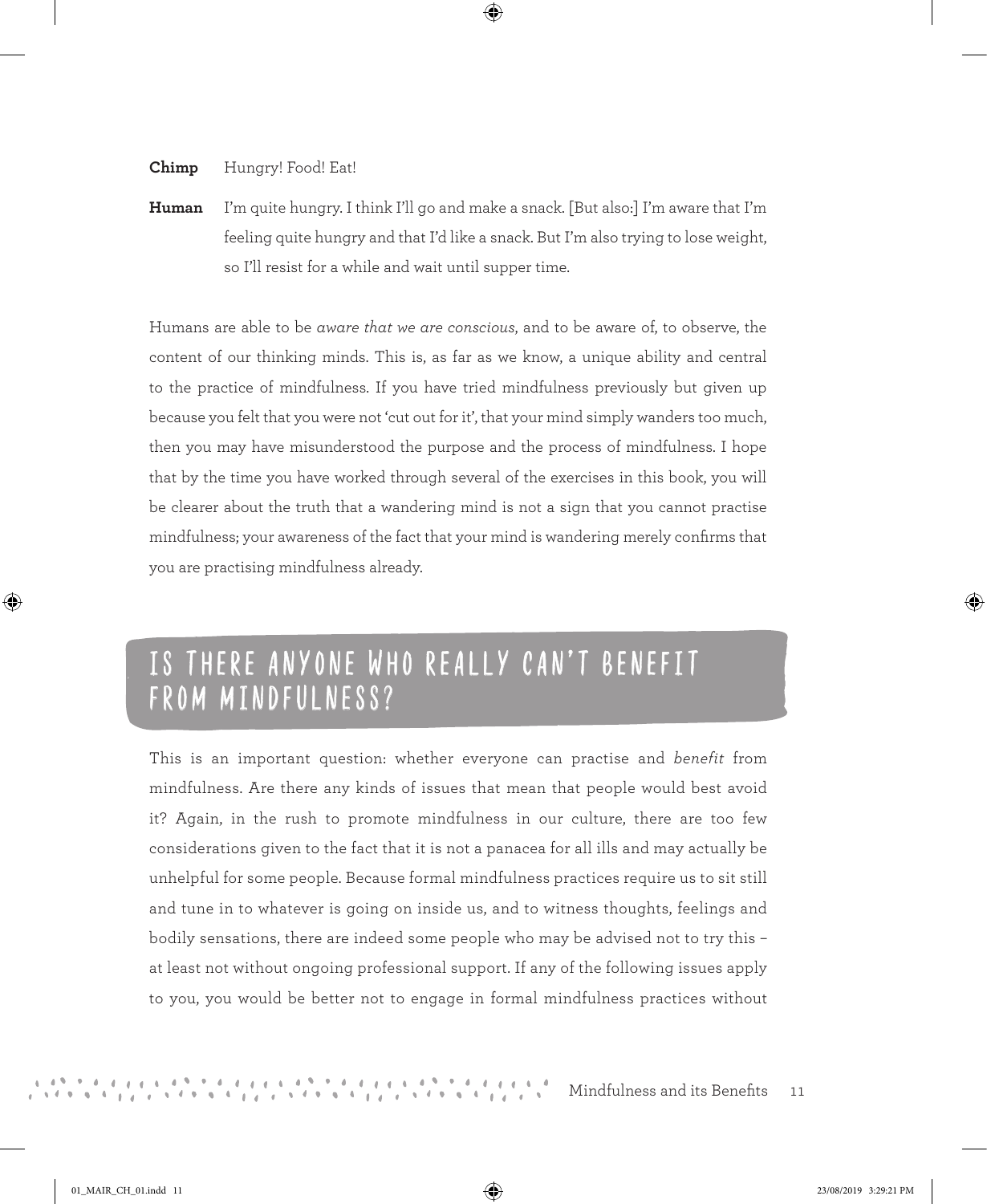professional support from a therapist or a mindfulness teacher who is also skilled in responding to mental health concerns.

⊕

- You are suffering from the aftermath of trauma from a recent or past event, including physical, emotional or sexual abuse.
- You are dealing with intense grief or loss.
- You are experiencing psychosis.
- You are in the midst of a deep depression.

Even in these situations, you may still find engaging with *informal* mindfulness practices helpful (see Chapter 3 for more about formal and informal mindfulness) but, again, you would be best advised to seek professional therapeutic support for underlying concerns.

This underscores a very important point: mindfulness is not a substitute for psychological support and therapy. There are some experiences and emotions that are simply too powerful for us to deal with alone. Sometimes we need medical or psychological support to deal with the impact of certain life events, especially those involving intense physical responses. Please don't look to mindfulness alone to deal with those experiences; you may well need ongoing therapeutic support to help you safely process what has happened.

## I DON'T UNDERSTAND HOW MINDFULNESS IS GOING to help me as a student

Ultimately, only you will be able to decide if mindfulness is going to be something you wish to incorporate into your life. It's important to realise that reading about mindfulness can never be a substitute for simply trying it for yourself. In that sense, it's like reading about doing exercise, as opposed to actually doing exercise. Reading can give you pointers but it can never, by itself, enable you to know what it is actually like.

12 The Student Guide to Mindfulness

♠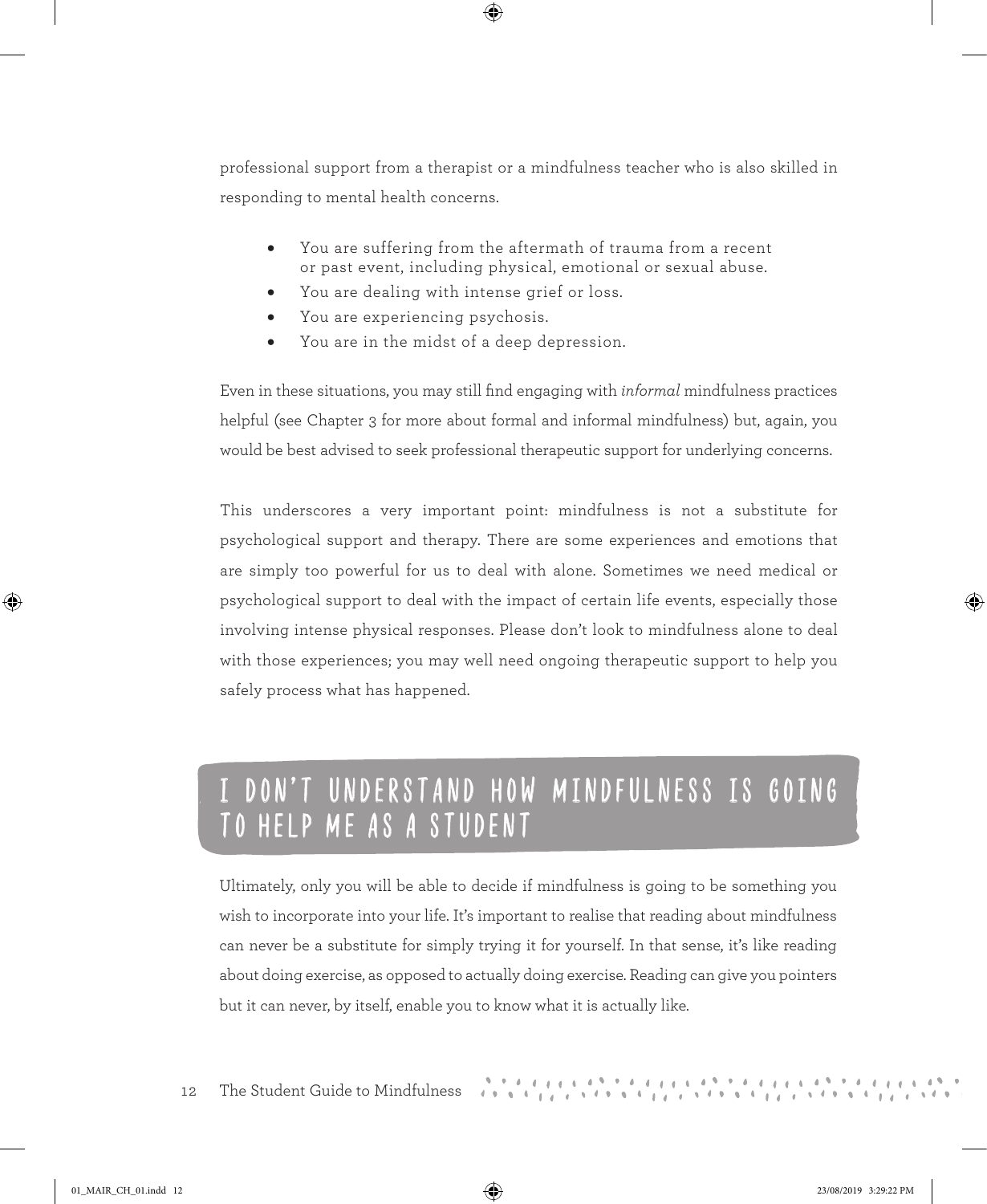Here is an example of how mindfulness might be of benefit for a student:

⊕

**Andy is a final-year student. All through his studies he's struggled with anxiety, never really believing that he is good enough or that he's done enough work. His anxiety has led him to avoid doing work, or attend lectures, and this means that he's fallen behind in his work which has, in turn, made his anxiety worse. Andy has always wanted to get rid of his anxiety, to feel more confident and more in control of his life. After some counselling, which has helped him to understand how anxiety works and how it can become a self-fulfilling prophecy ('I know I'll feel anxious, so I won't go to lectures; but then I'll miss lectures and feel more anxious'), Andy has been attending a short mindfulness group to learn some basic practices that he's been incorporating into his life. He spends a few minutes each morning sitting in bed, tuning into his breath, and to whatever is going on in his body. He has learnt to notice his anxious thoughts when they arise, and he is getting better at observing them rather than getting caught up in them. He's learnt that his thoughts are quite repetitive and that they are not 'the truth', and that he can allow himself to feel anxiety in his body without adding to it by unhelpful self-talk ('I can't stand this! I am such an idiot for feeling like this – what's wrong with me?' or 'Unless I feel free from anxiety, there's no point in me doing any work'). Andy is beginning to understand that the way the human brain works is not fully within his control and that his anxiety response is not unique to him. Rather than beating himself up for getting anxious, he is starting to be more self-compassionate and can say to himself: 'It's OK, Andy – you're anxious and that's OK. You can handle this. Don't beat yourself up, just take some deep breaths – this is difficult for you, but you can cope. You're not alone in feeling like this.' Andy has started to practise mindful walking and he really likes this because it enables him to focus on the outside world and, when his anxious thoughts carry him away, to gently come back to his physical senses. Rather than always sticking his earphones on when he's walking around campus, he slows down and tunes in to whatever he can see, hear and feel. Of course, he still gets anxious in some situations, but rather than seeing this as something to get rid of, to blank out, or as something 'wrong' with him, he is beginning to see his reactions as understandable and something he can handle better. Mindfulness is helping Andy to take better care of himself and to make choices that are more likely to guide him towards achieving the best he can with his current internal and external resources.**

Mindfulness and its Benefits 13

♠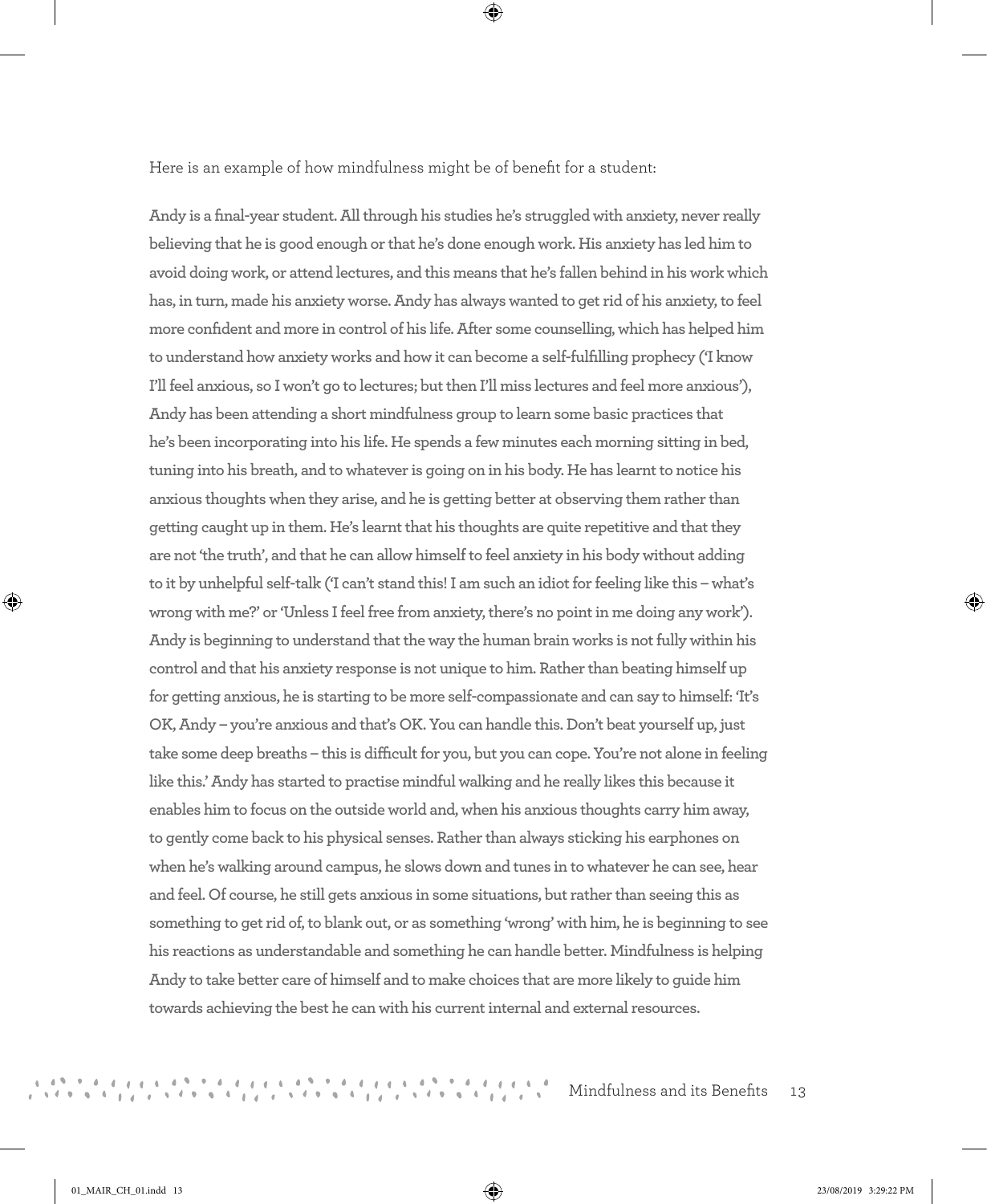This book will not ask you to devote hours of your time to mindfulness practice. Sometimes, we can be made to feel that unless we commit one hundred per cent to something we are not taking it seriously enough. My hope, by contrast, is that you will find enough here to intrigue you and encourage you to have a go at some aspects of mindfulness, and that some of the psychological insights will enrich whatever you decide to try. Nevertheless, it's worth saying that, as with anything, you will only really discover how mindfulness can support you by giving it a real chance. Only you can decide what that looks like for you, and I would say that in terms of formal practice, five or ten consistent minutes a day are better than forty inconsistent ones. You may find the informal practices easier to incorporate into your daily life, but they will generally make more sense and be more helpful if they are based on at least some formal practice each week.

⊕

To summarise:

Mindfulness *is not*:

- a magic bullet that will enable you to always feel calm, peaceful and untroubled;
- a no-effort technique to banish anxiety or depression;
- a guaranteed way to achieve amazing academic results all the time.

However, mindfulness *is*:

- an opportunity to step out of autopilot and reconnect with life as it is in this moment;
- a way to develop greater familiarity with your own and others' thoughts, emotions and bodily sensations so that you can respond more compassionately;
- a way to enable you to be more present in your life and to 'wake up' from the trance of worry, anxiety or depression;
- a chance to avoid creating additional suffering for vourself when you encounter painful events in life;
- a pathway that can bring ever increasing benefits to you as you learn to relate to your life with the wisdom that non-reactivity generates.
- 14 The Student Guide to Mindfulness All Arrest

♠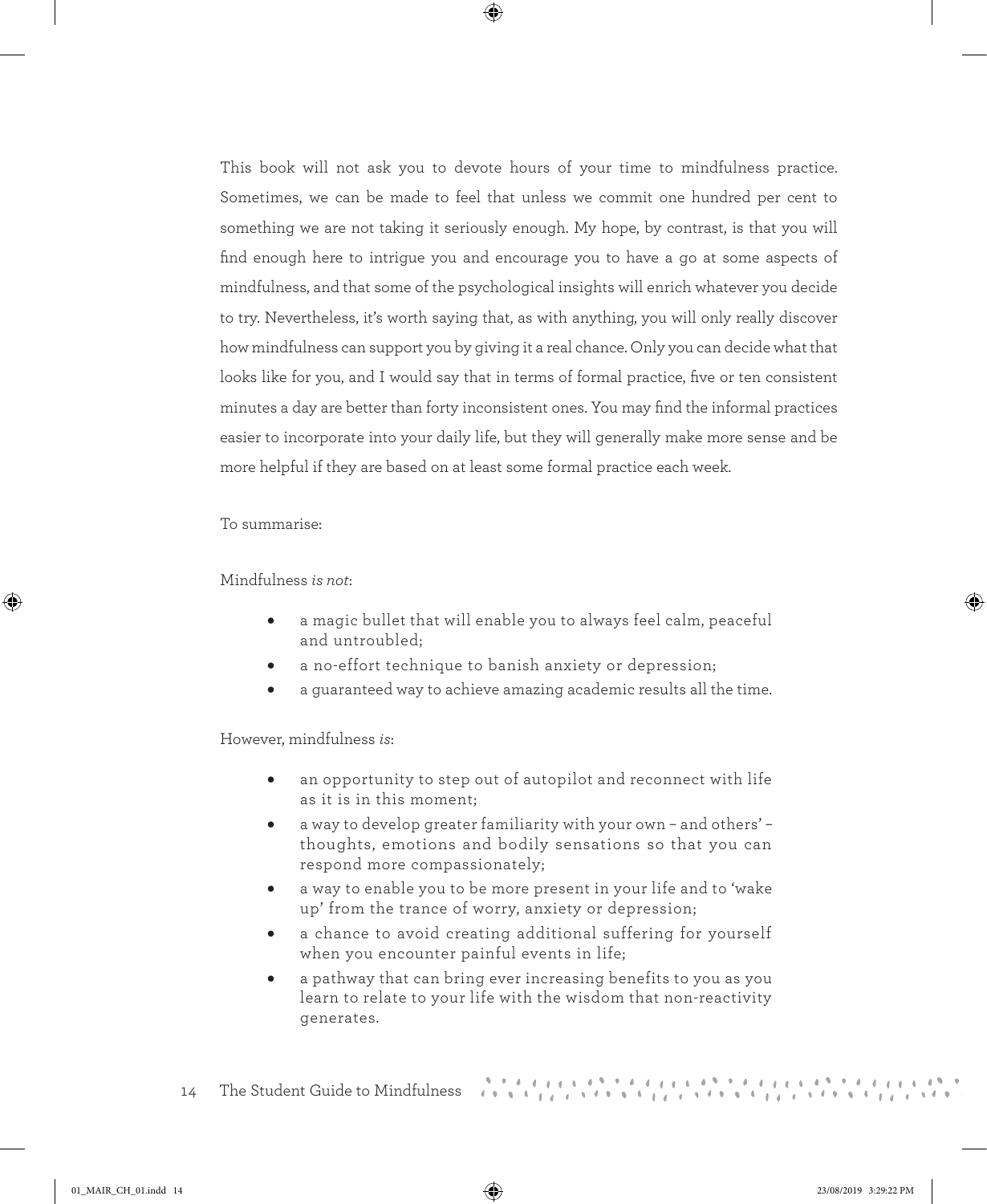## Questions for reflection

1. What intrigues you about mindfulness and what are your hopes and expectations as you approach it? What criteria will you use to

⊕

- achieving success, how does this affect your thoughts about making time to learn about it and to practise it in your daily life?
- what it is and isn't?

 $\overline{\text{O}}$ 

## Further reading

Thich Nhat Hahn (2008) *The Miracle of Mindfulness: The Classic Guide to Meditation by the World's Most Revered Master*. London: Rider.

A gentle, compassionate and enticing introduction to the simplicity and depths of mindfulness by a Zen Buddhist.

Ruby Wax (2014) *Sane New World*. London: Hodder.

A practical and humorous introduction to mindfulness written by someone who speaks personally of the benefits of mindfulness in daily life.

Mindfulness and its Benefits 15

♠